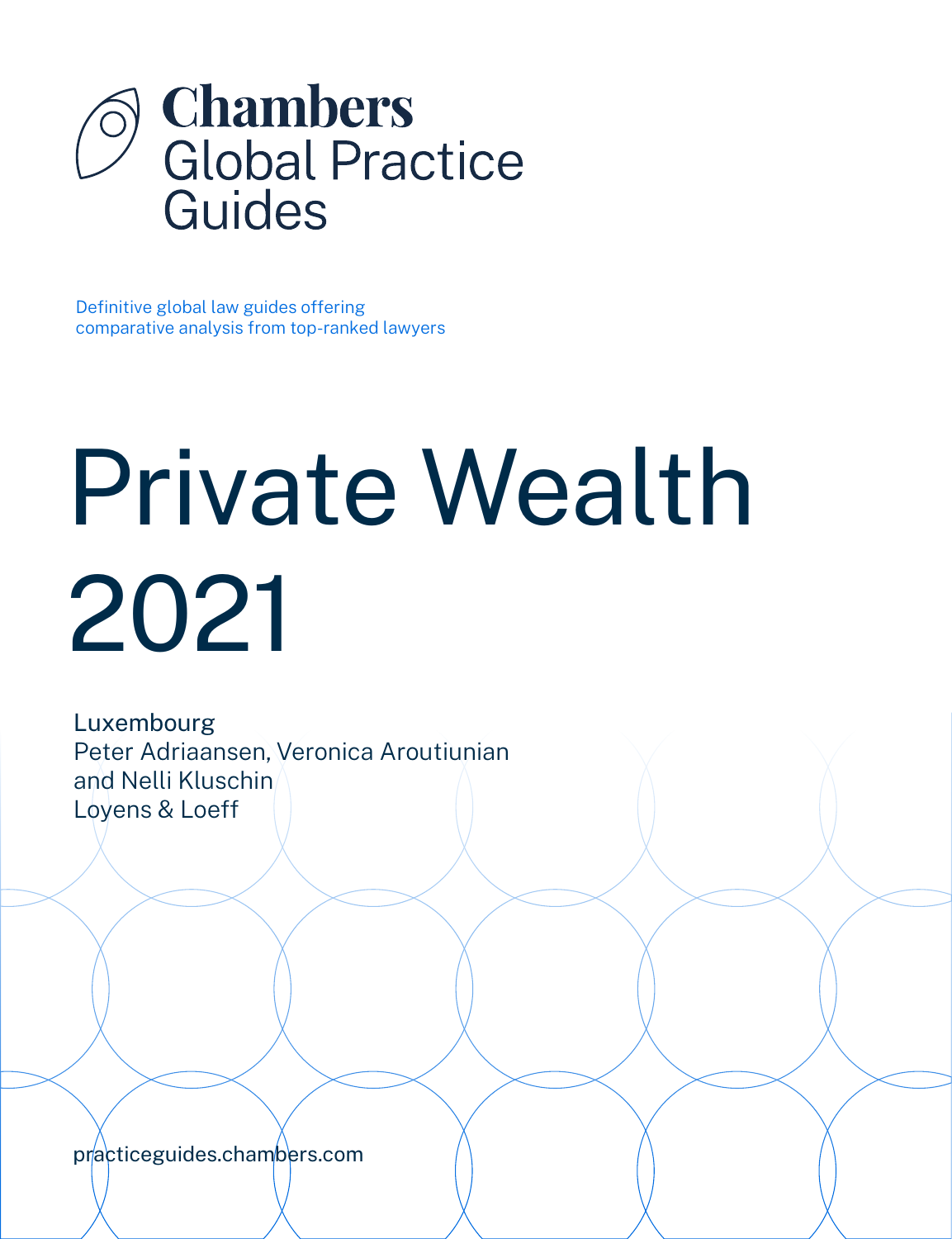## LUXEMBOURG

### Law and Practice

*Contributed by: Peter Adriaansen, Veronica Aroutiunian and Nelli Kluschin Loyens & Loeff [see p.20](#page-19-0)*



### **CONTENTS**

| 1. Tax |                                                             | р.З  |
|--------|-------------------------------------------------------------|------|
| 1.1    | <b>Tax Regimes</b>                                          | p.3  |
| 1.2    | Stability of the Estate and Transfer Tax Laws               | p.5  |
| 1.3    | Transparency and Increased Global Reporting                 | p.5  |
|        | 2. Succession                                               | p.5  |
| 2.1    | Cultural Considerations in Succession Planning              | p.5  |
| 2.2    | International Planning                                      | p.6  |
| 2.3    | Forced Heirship Laws                                        | p.6  |
| 2.4    | <b>Marital Property</b>                                     | p.7  |
| 2.5    | <b>Transfer of Property</b>                                 | p.7  |
| 2.6    | Transfer of Assets: Vehicle and Planning                    |      |
|        | <b>Mechanisms</b>                                           | p.7  |
| 2.7    | Transfer of Assets: Digital Assets                          | p.7  |
|        | 3. Trusts, Foundations and Similar Entities                 | p.7  |
| 3.1    | Types of Trusts, Foundations or Similar Entities            | p.7  |
| 3.2    | <b>Recognition of Trusts</b>                                | p.8  |
| 3.3    | Tax Considerations: Fiduciary or Beneficiary<br>Designation | p.8  |
| 3.4    | Exercising Control over Irrevocable Planning<br>Vehicles    | p.8  |
|        | 4. Family Business Planning                                 | p.8  |
| 4.1    | <b>Asset Protection</b>                                     | p.8  |
| 4.2    | <b>Succession Planning</b>                                  | p.14 |
| 4.3    | <b>Transfer of Partial Interest</b>                         | p.14 |
|        | 5. Wealth Disputes                                          | p.14 |
| 5.1    | <b>Trends Driving Disputes</b>                              | p.14 |
| 5.2    | Mechanism for Compensation                                  | p.14 |

|     | 6. Roles and Responsibilities of                                      |      |
|-----|-----------------------------------------------------------------------|------|
|     | <b>Fiduciaries</b>                                                    | p.14 |
| 6.1 | Prevalence of Corporate Fiduciaries                                   | p.14 |
| 6.2 | <b>Fiduciary Liabilities</b>                                          | p.14 |
| 6.3 | <b>Fiduciary Regulation</b>                                           | p.15 |
| 6.4 | <b>Fiduciary Investment</b>                                           | p.16 |
|     | 7. Citizenship and Residency                                          | p.16 |
| 7.1 | Requirements for Domicile, Residency and<br>Citizenship               | p.16 |
| 7.2 | <b>Expeditious Citizenship</b>                                        | p.17 |
|     | 8. Planning for Minors, Adults with<br><b>Disabilities and Elders</b> | p.17 |
| 8.1 | <b>Special Planning Mechanisms</b>                                    | p.17 |
| 8.2 | Appointment of a Guardian                                             | p.17 |
| 8.3 | Elder Law                                                             | p.17 |
|     | 9. Planning for Non-traditional Families                              | p.17 |
| 9.1 | Children                                                              | p.17 |
| 9.2 | Same-Sex Marriage                                                     | p.18 |
|     |                                                                       |      |
|     | 10. Charitable Planning                                               | p.18 |
|     | 10.1 Charitable Giving                                                | p.18 |
|     | 10.2 Common Charitable Structures                                     | p.18 |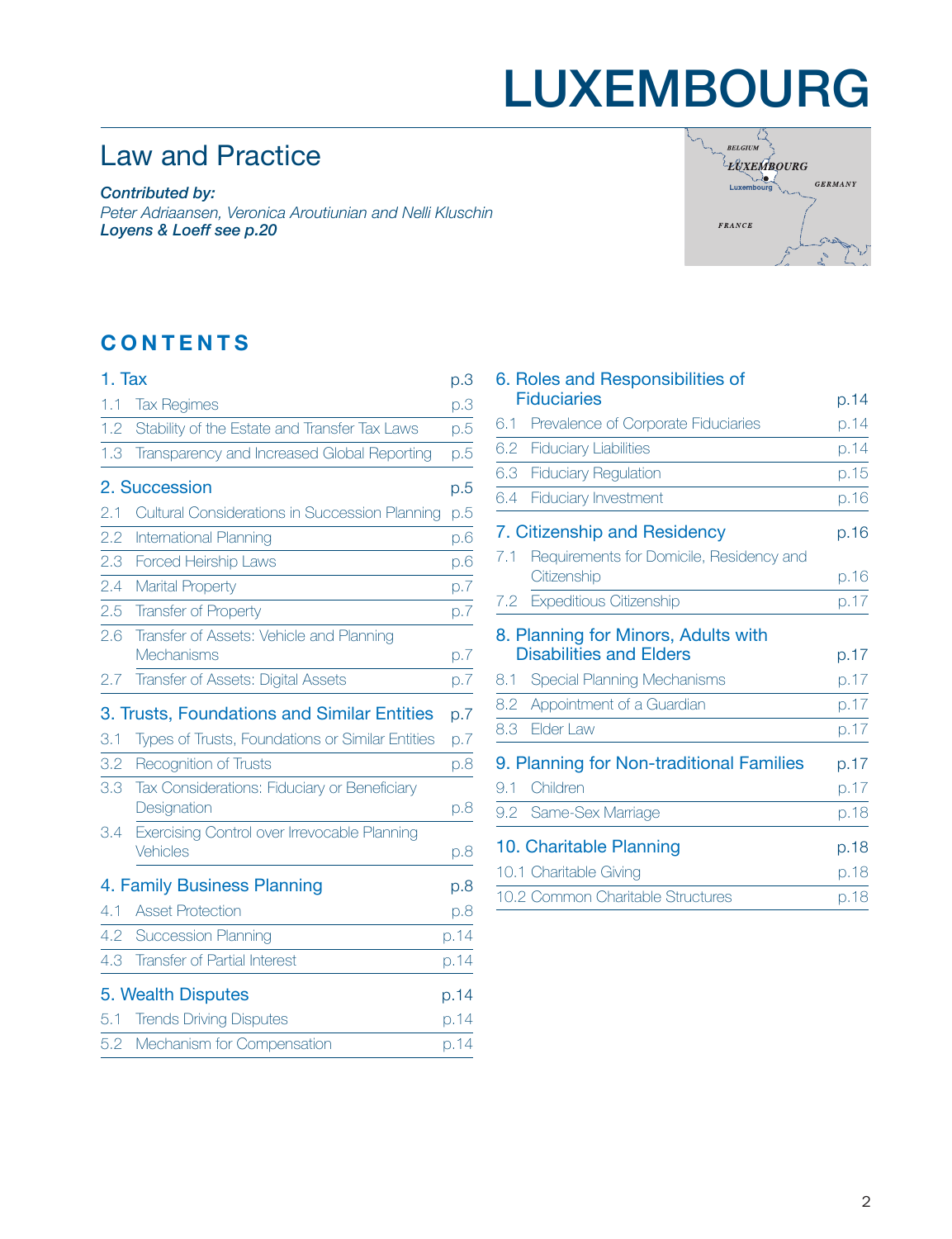<span id="page-2-0"></span>*Contributed by: Peter Adriaansen, Veronica Aroutiunian and Nelli Kluschin, Loyens & Loeff*

### **1. TAX**

### **1.1 Tax Regimes**

Concept of Residence/Income Subject to Tax An individual is considered a tax resident of Luxembourg if they have their tax domicile in Luxembourg (ie, a permanent place of residence in Luxembourg that they actually use and intend to maintain) or their "usual abode" there (a usual abode is deemed to exist after a continuous presence in Luxembourg of six months, which may be spread over two calendar years).

A resident taxpayer is subject to Luxembourg income tax based on their worldwide income (such as employment income, dividends, interest and rental income). A non-resident taxpayer is subject to income tax based on their Luxembourg-source income only.

Tax rates applicable for individuals range from 0% to 45.78% (including the surcharge for the employment fund). Luxembourg does not apply a wealth tax for individuals.

### Treatment of Capital Gains

Non-resident shareholders without a Luxembourg permanent establishment to which the shares in a Luxembourg company are allocable are only taxable on the realisation of a capital gain in respect of more than a 10% shareholding in such company if they realise that capital gain within six months after acquisition, or if they became non-resident taxpayers less than five years before the disposal took place and have been resident taxpayers for more than 15 years. However, shareholders resident in a country with which Luxembourg has concluded a tax treaty are generally not taxable on such capital gains.

For Luxembourg-resident shareholders, capital gains on movable assets (such as shares) are only taxable if they are realised within six months following acquisition or (if after six months) concern a substantial shareholding (>10%). Capital gains realised after six months on substantial shareholdings benefit from a rate reduction of 50%. In addition, the taxable gain may be reduced by an allowance of EUR50,000 (or EUR100,000 jointly).

Capital gains realised on the sale of an individual's principal residence benefit from an exemption. Capital gains realised on real estate within two years after acquisition are taxed as ordinary income (at progressive rates). However, after two years a 50% rate reduction would apply.

### Emigration to Luxembourg/Step-Up in Basis

If you have a substantial interest  $(>10%)$  in a company (or shares in your own private or public limited company) and are considering emigrating to Luxembourg (from any country), you can legally claim an increased acquisition price for your substantial interest. This is also called "step-up".

Under this scheme, the acquisition price of the substantial participation is set at the market value at the time of emigration. As a result, at the time of disposal (for example, if you sell the interest), Luxembourg will not tax capital gains on your substantial interest that accumulated in the period prior to your emigration (deferred tax assets).

### Gift Tax

Gift tax is levied when a gift is registered in Luxembourg in a notarial deed. Such registration is not always obligatory (unless the gift concerns Luxembourg real estate) so it may be possible to make a gift without gift tax by means of a gift by hand (*don manuel*).

#### Inheritance Tax

When a Luxembourg-resident taxpayer dies, there is no inheritance tax to pay in Luxembourg on bequests to direct descendants, providing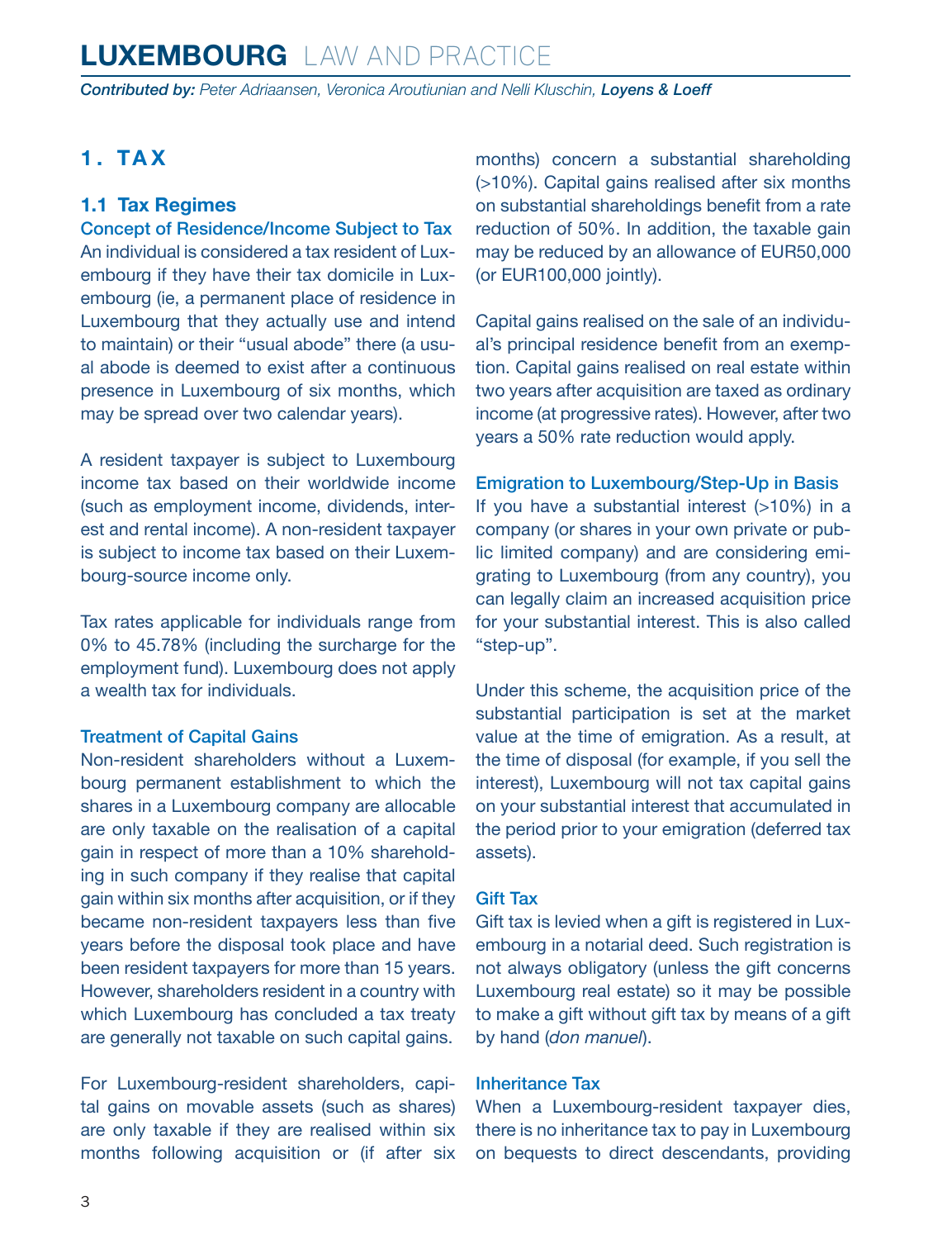that the statutory distribution to each descendant under Luxembourg law has been respected. It does not matter where the direct descendants live. However, if one child receives more than another, Luxembourg levies up to 5% inheritance tax on the difference. Moreover, a surviving spouse is also exempt from inheritance tax under certain conditions.

#### Income Tax Planning

The principle of the choice of the least taxed option remains valid in Luxembourg – ie, a taxpayer may freely organise their estate or business in the most appropriate and the least costly way from a tax perspective. In this respect, Luxembourg offers a toolbox that is suitable for international wealth structuring. Subject to an analysis of the specific needs that result from the requirements in each relevant jurisdiction, Luxembourg may offer solutions as diverse as the *société de participation financières* (SOPARFI), the family private wealth management company (SPF), the specialised investment fund (SIF), the investment company in risk capital (SICAR) or, to a lesser extent, reserved alternative investment funds (RAIFs). Fiduciary agreements and insurance products are also options.

### Real Estate Investments in Luxembourg

Capital gains with respect to real estate located in Luxembourg realised by a non-resident company (ie, an incorporated body enjoying legal personality) are subject to corporate income tax (including the surcharge for the employment fund) at a rate of 18.19% (in 2021), while such gains realised by a non-resident individual are subject to personal income tax at progressive rates.

Furthermore, the sale of real estate through an asset deal is subject to a registration duty of 6%, plus a 1% transcription tax, while commercial property located within the Luxembourg City municipality is subject to a combined maximum rate of 10%.

As a consequence, Luxembourg real estate investments are typically structured as a share deal whereby the shares of a Luxembourg taxopaque vehicle holding the real estate assets are transferred. Such transfer is not subject to registration duty since the share deal does not result in a change of the owner of the property. Furthermore, Luxembourg only taxes capital gains of a non-resident investor when there is a disposal of a significant shareholding (ie, more than 10%) in a Luxembourg opaque company within six months of the acquisition of the shareholding (subject to tax treaty protection).

In addition, Luxembourg investment funds are becoming increasingly important on the Luxembourg real estate market. Notably, the SIF and the RAIF offer attractive solutions for structuring Luxembourg real estate.

As of 1 January 2021, certain tax-transparent investment funds (ie, UCIs, SIFs and RAIFs) are subject to a new real estate tax, at a flat rate of 20%. This tax will be levied on an annual basis, on income derived from a real estate asset situated in Luxembourg. Targeted real estate income includes:

- gross rental income realised by the investment vehicle directly, or via a transparent entity or a *Fonds Commun de Placement* (FCP);
- capital gains on Luxembourg real estate assets; and
- capital gains derived upon transfer of interest in transparent entities or FCPs, to the extent these hold real estate assets located in Luxembourg.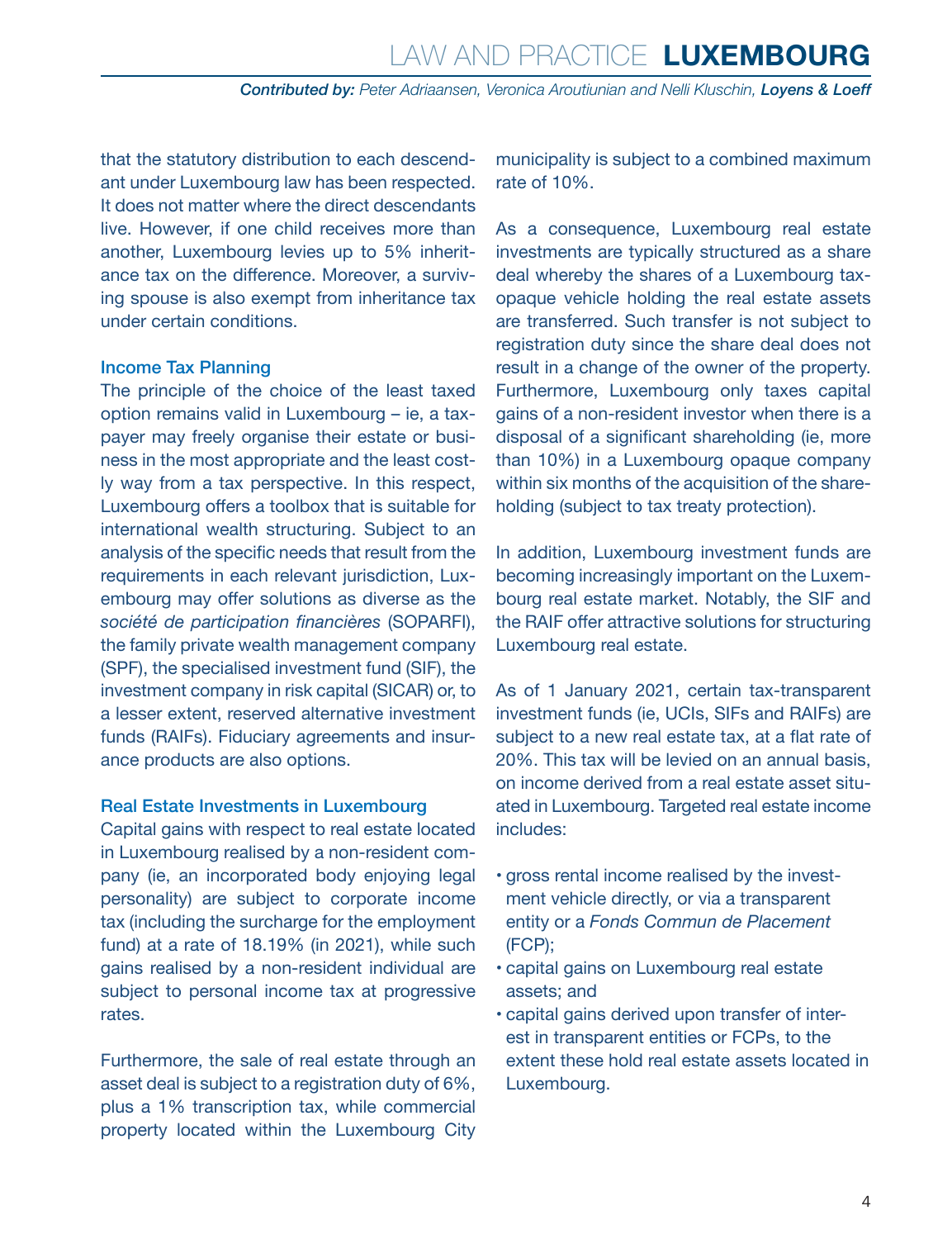### <span id="page-4-0"></span>**1.2 Stability of the Estate and Transfer Tax Laws**

Luxembourg is considered one of the most stable jurisdictions in the world, from the legal, political and financial points of view. Luxembourg is thus very attractive for clients wishing to manage their private wealth in the most optimal way possible.

More specifically, rules related to estate and transfer tax laws can be considered very stable since the basic principles have not drastically evolved over the years but have only adapted to the evolving needs of high net worth individuals. For instance, the law on registration fees dates back to December 1798. Current rules are not expected to change due to the COVID-19 crisis.

### **1.3 Transparency and Increased Global Reporting**

As an EU Member State, Luxembourg is committed to participating in European and international initiatives that aim to combat money laundering and terrorism financing through increased transparency and exchange of information between tax authorities. Luxembourg has notably adopted legislation to implement the Common Reporting Standard (CRS) and the US Foreign Account Tax Compliance Act (FATCA). In accordance with the EU anti-money laundering directives, it has set up a national register of the ultimate beneficial owners (UBOs) of companies and other legal entities that are registered with the Luxembourg register of trade and companies, and a separate national UBO register for trusts and *fiducies*.

The UBO register for companies is publicly available but there are some safeguards to preserve the UBO's right to privacy.

Luxembourg has also implemented Directive 2011/16/EU (DAC 6) requiring intermediaries to report potentially aggressive tax planning arrangements with a cross-border dimension, as well as arrangements designed to circumvent reporting requirements like CRS and UBO reporting. According to the Luxembourg law implementing DAC 6, lawyers, accountants and auditors acting within the boundaries of their profession and subject to the Luxembourg laws governing these professions are excused from the reporting obligation.

### **2. SUCCESSION**

### **2.1 Cultural Considerations in Succession Planning Inheritance**

Luxembourg applies the situs principle, which means that the inheritance is opened in the last state of residence of the deceased person for Luxembourg tax consideration. However, Luxembourg also levies duties on the transfer of real estate located in Luxembourg upon death.

The inheritance duties in Luxembourg are, in principle, levied at a rate of 0% in direct ascending line and between spouse and partners (for the part inherited corresponding to the heirship law). The base rate applicable to other heirs can vary up to a maximum 15%, notwithstanding possible surcharges.

### Duty on Gifts

Luxembourg only levies a duty on gifts to the extent that the gift is registered in Luxembourg. The rate varies between 1.8% and 14.4%. Following this principle, gifts that are not effected before a notary should not be subject to this duty.

Luxembourg also does not levy gift tax on real estate located abroad, regardless of whether or not the act was registered in Luxembourg. Luxembourg gift and inheritance tax are levied on the fair market value of the assets.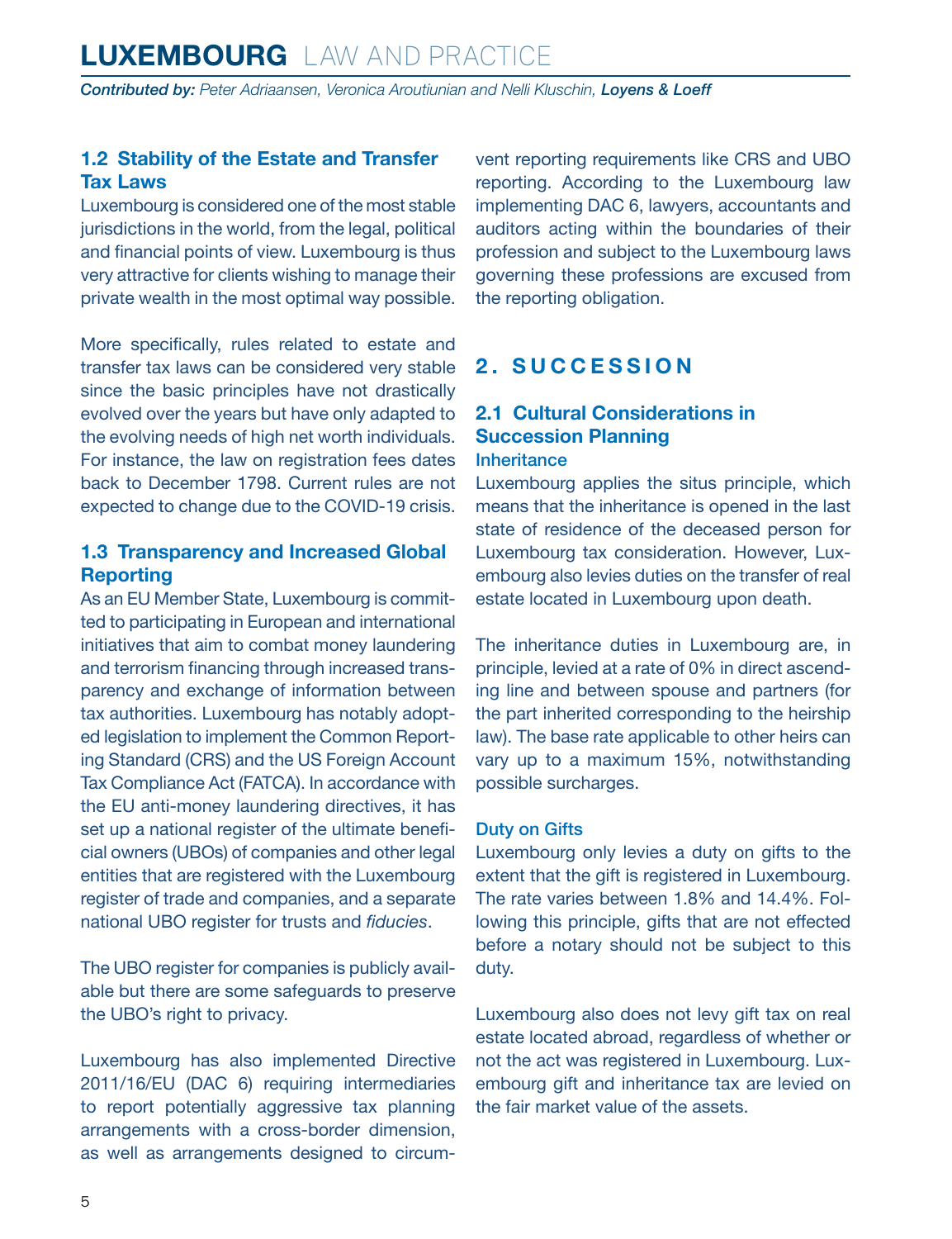<span id="page-5-0"></span>In Luxembourg, gifts are not often used to anticipate inheritance because of the existence of gift tax even in direct line, whereas inheritance in direct line is exempted from inheritance tax.

### **2.2 International Planning**

Luxembourg has not signed any double tax treaty regarding inheritance tax. However, as mentioned in **2.1 Cultural Considerations in Succession Planning**, the ascending direct line and inheritance between spouses and partners are subject to a 0% rate, so there is no risk of double taxation in such situations.

Concerning the civil law applicable to the inheritance, Luxembourg must apply the European regulation on inheritance, which simplifies European cross-border inheritance (except for the United Kingdom, Ireland and Denmark). In principle, the applicable law will be the law of the last state of residence, unless the deceased opts for the law of the state of his or one of his nationalities. The European Commission provides some recommendations in order to head for the unilateral relief measures of the Member States to avoid double taxation upon inheritance.

### **2.3 Forced Heirship Laws**

There are four categories of heirs:

- descendants;
- the surviving spouse;
- ascendants; and
- collateral heirs.

### **Descendants**

The descendants are the deceased's privileged heirs. They supersede all other heirs except for the surviving spouse.

The deceased can freely dispose (via a testamentary provision) of a portion of their estate (the disposable portion) despite the protection of the descendants' inheritance rights. The rate of the disposable portion depends on the number of children left by the deceased or represented in their estate. If the deceased has:

- one child (alive or represented), the disposable portion is one half of his or her estate;
- two children, the disposable portion is one third of his or her estate; and
- three children or more, the disposable portion is one quarter of his or her estate.

In the absence of testamentary provisions, the estate is devolved equally (division per capita) among the closest relatives.

#### Surviving Spouse

If the deceased leaves descendants, the surviving spouse can choose between a share equal to that of the legitimate child who receives the smallest share (which may not be lower than a quarter of the estate), and the usufruct of the matrimonial home and the related furniture, provided that said building belonged to the deceased in its entirety or together with the surviving spouse.

The descendants' due portion of inheritance is reduced in proportion to the rights of the surviving spouse.

Representation allows descendants of different degrees of kinship to compete for the estate, insofar as it allows representatives to take the place and degree of, and to be entitled to the rights of, the represented person who had a title to inheritance but who died before the deceased. If there are no descendants, the surviving spouse inherits and comes to own the freehold estate.

### Ascendants and Collateral Heirs

Ascendants and collateral heirs only have inheritance rights where there are no descendants and no surviving spouse. The surviving spouse, as well as ascendants or collateral heirs, can be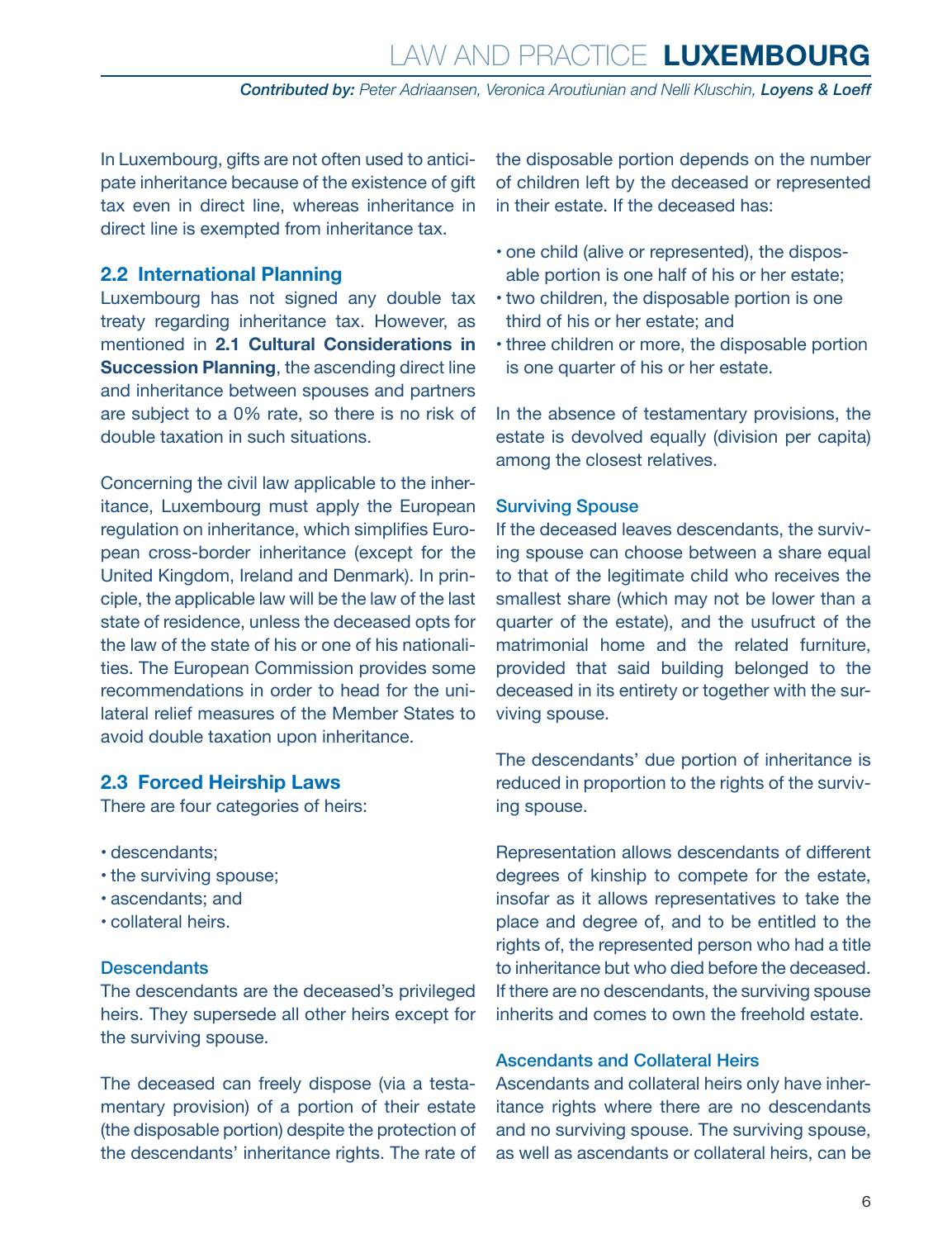<span id="page-6-0"></span>disinherited by the deceased through his or her will.

### **2.4 Marital Property**

### Prenuptial and Postnuptial Agreements

Luxembourg allows for matrimonial agreements, under which the future spouses choose their matrimonial regime and any other advantages (it being understood that some elements are subject to public order rules, such as maintenance obligations or any compensatory benefits). If there is an international element (for example, if at least one of the spouses is a foreign national), the matrimonial agreements may be subject to foreign law. For that purpose, the agreements must be in writing, they must be dated and signed by the spouses, and they must comply with the form prescribed for marriage contracts, either by the law chosen by the spouses or by the law of the place where they were entered into.

### Matrimonial Regimes

The Luxembourg Civil Code distinguishes between the primary and the secondary regime.

The primary regime sets forth rules of public order, such as the prohibition of the sale of the common residence even if it is part of the personal patrimony of one of the spouses, or the duty to contribute to the needs of the household. Those obligations may not be derogated from.

The secondary regime provides supplementary rules on marital assets. It provides for three community regimes:

- the community property regime, where the spouses each have a patrimony and, in addition, a common patrimony composed essentially of their professional revenues as well as all the property acquired with said revenues;
- the separation of property regime; and

• the joint ownership of acquired properties regime, which provides for a kind of equal distribution of the assets at the time of the dissolution of the marriage.

These matrimonial regimes can be modified by the spouses as they see fit.

### **2.5 Transfer of Property**

In principle, for direct tax purposes, the transfer of property upon death or gift is valued at the historical acquisition costs for subsequent disposal. However, there is an exemption for substantial participation (more than 10% held for more than 12 months), which is considered to be a realisation even without consideration.

### **2.6 Transfer of Assets: Vehicle and Planning Mechanisms**

Luxembourg inheritance taxes are limited and do not require specific structuring in the case of traditional inheritance to the spouse or children. In any case, good planning can consist in using the manual gift, which is not taxed in Luxembourg for assets potentially allowed to be transferred without notarial deed (ie, not for real estate, for example).

### **2.7 Transfer of Assets: Digital Assets**

Luxembourg inheritance law does not include any special provision for digital assets, which are considered as movable and intangible properties for the purposes of tax and succession.

### **3. TRUSTS, FOUNDATIONS AND SIMILAR ENTITIES**

### **3.1 Types of Trusts, Foundations or Similar Entities**

There is no such thing as a Luxembourg trust, since the legislator has never introduced that type of structure. However, Luxembourg recognises foreign trusts (see **3.2 Recognition of**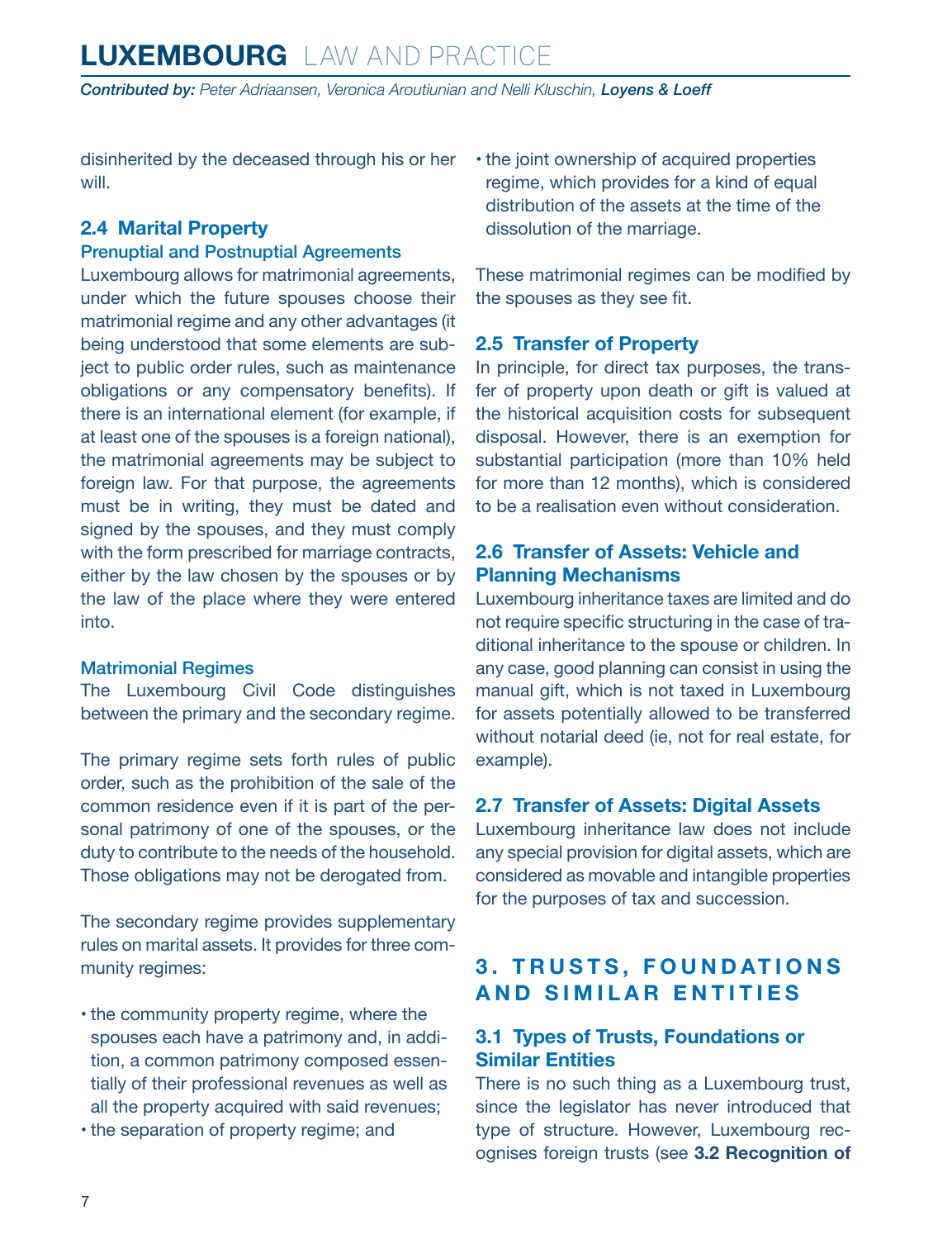<span id="page-7-0"></span>**Trusts**), which still makes the country attractive for investment structures involving a trust.

A new bill introducing a private foundation (*fondation patrimoniale*) in Luxembourg legislation was drafted in 2013 and was about to be voted on by the Parliament in November 2014. However, the legislative process was suddenly stopped and has not since been relaunched. There is currently no sign that the bill is about to be voted on.

However, foreign forms of private foundations such as the *fondation privée* in Belgium can be used in combination with a Luxembourg company for private wealth purposes.

### **3.2 Recognition of Trusts**

Trusts are recognised in Luxembourg, as the country has ratified the Hague Convention of 1 July 1985 on the law applicable to trusts and on their recognition through a law of 27 July 2003 (the 2003 Law). That ratification facilitates the use of all forms of trusts governed by foreign jurisdictions.

### **3.3 Tax Considerations: Fiduciary or Beneficiary Designation**

Based on the general Luxembourg tax law (*Steueranpassungsgesetz*), taxation follows economic ownership rather than legal ownership. As such, if a foreign trust or foundation owns assets on behalf of a Luxembourg individual, the proceeds from such assets would be allocable to the individual and taxed accordingly. The analysis may be different for certain discretionary and irrevocable trusts whereby no clear beneficiaries can be identified. In other words, the characteristics of a foreign trust or foundation would need to be analysed on a case-by-case basis.

A fiduciary based in Luxembourg would be taxed based on the same principles of economic ownership versus legal ownership – ie, in the opposite way. If the fiduciary is not the economic owner of the assets, any proceeds derived therefrom would not be taxable for the fiduciary. However, based on the arm's-length principle included in Luxembourg tax law, the fiduciary should earn an arm's-length remuneration for its activities.

Such remuneration could be in the form of a service fee or as part of the return from the assets.

### **3.4 Exercising Control over Irrevocable Planning Vehicles**

In the absence of structures such as Luxembourg trusts, Luxembourg has not taken any step to allow settlors to retain extensive powers over irrevocable planning vehicles.

### **4. FAMILY BUSINESS PLANNING**

### **4.1 Asset Protection**

To structure the transmission of a family business, Luxembourg offers an arsenal of vehicles that ensure asset protection and provide for succession planning; depending on the assets and the amount to be transmitted, family members can choose between transparent arrangements, non-regulated vehicles and regulated vehicles.

### Structuring via Transparent Arrangements

Since Luxembourg has not yet devised an instrument comparable to a trust, due to the different legal background dominated by the Civil Code introduced by Napoleon I, it has adopted specific legislation in relation to fiduciary arrangements that deviates slightly from the legislation applicable to the common UK trusts. Aside from the fiduciary agreement, the Luxembourg Civil Code allows the splitting of ownership of assets between the usufruct and the bare ownership.

### Fiduciary Agreement

The Luxembourg *fiducie* is a contract whereby a person (the principal or *fiduciant*) agrees with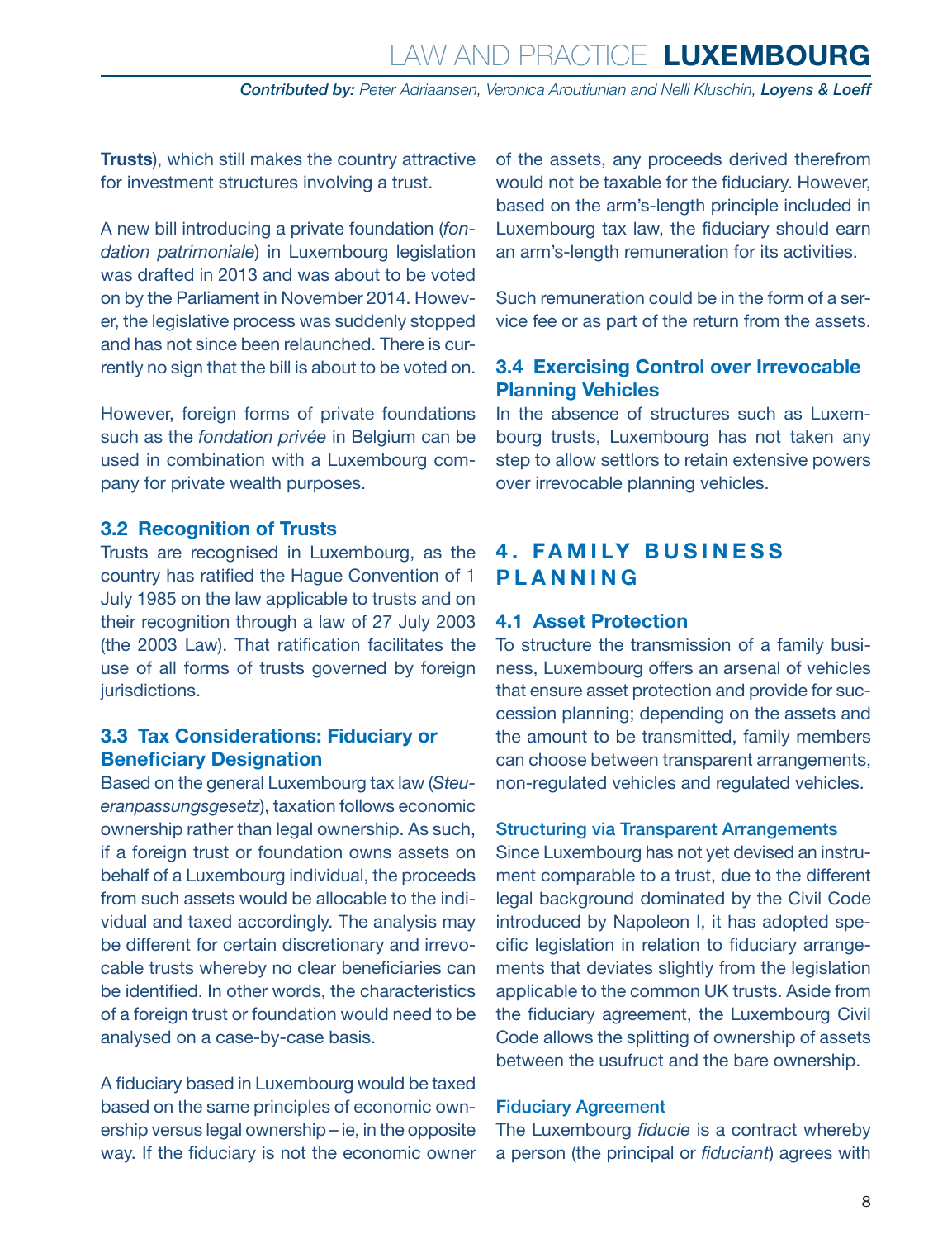**Contributed by: Peter Adriaansen, Veronica Aroutiunian and Nelli Kluschin, Lovens & Loeff** 

another person (the agent or *fiduciaire*) that, subject to the obligations set forth by the parties, the *fiduciaire* becomes the owner of assets that shall form a *fiducie* estate. As an agreement, the *fiducie* will be subject to all conditions generally required for the validity of an agreement under Luxembourg law. The *fiducie* contract and the transfer of assets, including receivables, are effective towards third parties from the moment the agreement is entered into.

However, the debtor is validly discharged from its obligations by payment to the *fiduciant* as long as it is not aware of the transfer. No other specific requirement is necessary to make the agreement or the transfer of the underlying assets enforceable against third parties, unless the transfer of assets that are the subject matter of the *fiducie* must be made public in a certain form.

#### *Differences to trusts*

A first major difference to a trust is that, from a civil law standpoint, the *fiduciaire* becomes the full owner of the assets that have been assigned, which it operates in its own name under the *fiducie* contract. No division between legal and equitable ownership is thus created and, subject to the personal recourses that are developed below, the *fiduciaire* will have full powers of management, use and divestment that, as a rule, are afforded to owners under Article 544 of the Civil Code.

The second major difference consists of the *fiducie* not being established unilaterally, without the agent's approval. The Luxembourg position and its concepts included in the 2003 Law are nonetheless quite similar to trusts, which will allow the *fiducie* to be recognised as a similar instrument to a trust for the purpose of the Hague Convention.

### *The fiduciaire*

The *fiduciaire* must be a credit institution, an investment firm, an investment company with variable or fixed share capital, a securitisation company, a *fiducie* representative acting in the context of a securitisation transaction, a management company of common funds or of securitisation funds, a pension fund, an insurance or reinsurance undertaking or a national or international public body operating in the financial sector. It is also possible for an agent to be a foreign entity subject to regulatory supervision and located in the EU or the European Economic Area, without the need to operate out of or via a permanent establishment or place of business in Luxembourg.

#### *The fiducie*

The *fiducie* entails the creation of a *fiducie* estate (a *patrimoine fiduciaire*), which is separated from the personal estate of the *fiduciaire,* as well as from any other *fiducie* estate managed by the *fiduciaire*. It implies, on the one hand, that its assets may only be seized by creditors whose rights have arisen in connection with this separate *fiducie* estate. On the other hand, in the case of the liquidation or bankruptcy of the *fiduciaire,* or in any other situation of the *fiduciaire* generally affecting the rights of its personal creditors, the assets comprising the *fiducie* estate are not affected by these procedures.

The *fiduciaire* will be obliged to manage the assets in accordance with the rules set forth for the mandate agreement, which are established under Articles 1984 to 2010 of the Civil Code.

### **Usufruct**

A common way to structure assets under Luxembourg law is to divide the property of assets between bare ownership and usufruct. Usufruct is the right of a person (the usufructuary) to use and enjoy in its entirety an asset that is owned by another person (the bare owner), and to assume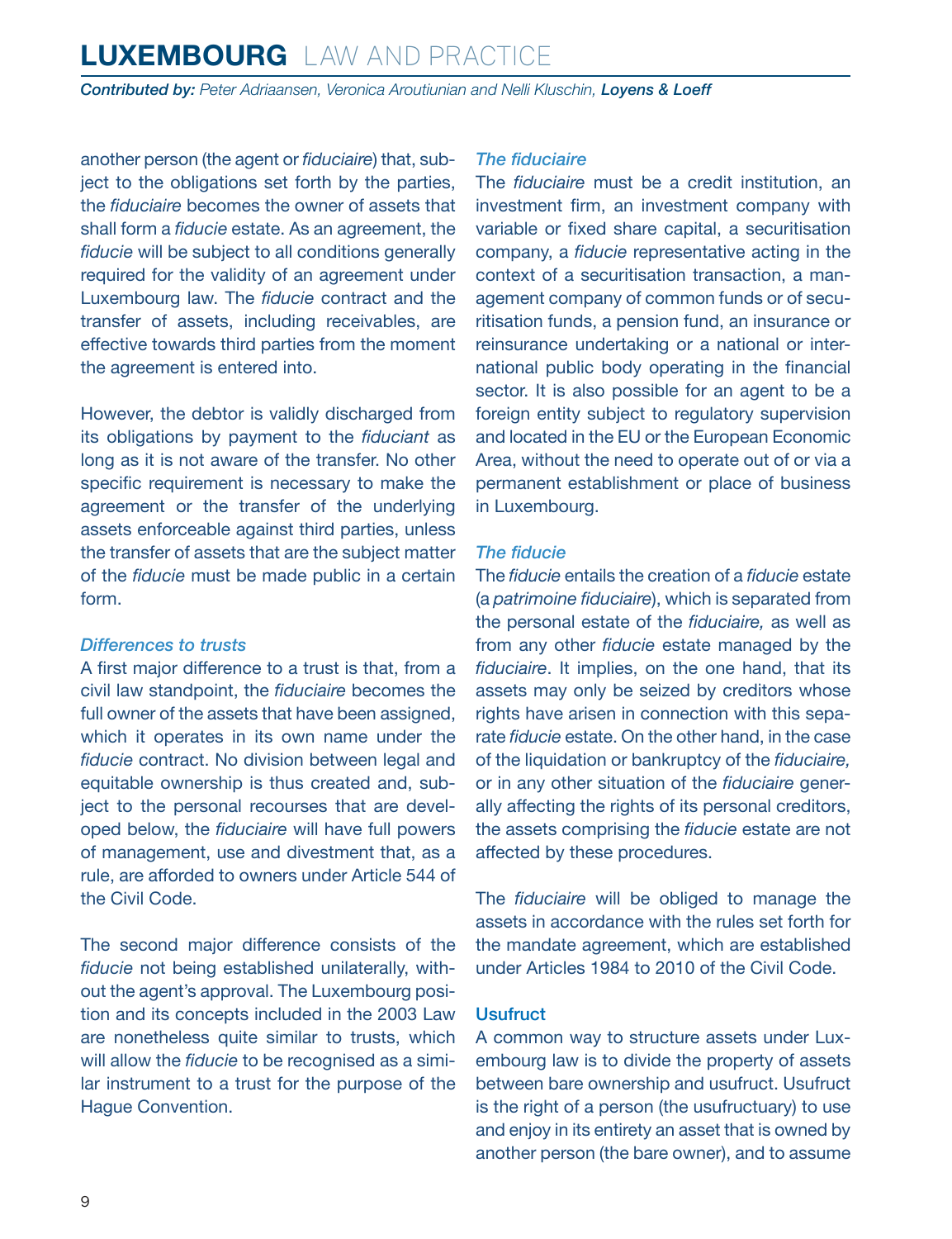the obligation to conserve and maintain the asset in its form and substance, in particular to pay the taxes. Upon the usufructuary's death, all rights of the ownership will automatically be consolidated to the person carrying the bare property. In this way, the full property is reconstituted to the bare owner without an actual transfer.

This is often used in a context where the current owner of an asset wants to donate an asset ahead of his or her death but wishes to keep the possibility to enjoy the asset. The value of such a gift results from official tables that estimate the value of the portion of the property depending on the age of the owner of the usufruct.

### Structuring via Non-regulated Vehicles *SOPARFI*

Most taxable holding companies in Luxembourg are SOPARFIs, which is the abbreviation for the French *société de participations financières*. A SOPARFI is fully subject to Luxembourg corporate income tax (*impôt sur le revenu des collectivités* or IRC) and municipal business tax (*impôt commercial communal*). There is a surcharge for the employment fund calculated on the IRC. The total combined tax rate (inclusive of surcharge) is therefore 24.94%.

A SOPARFI is also subject to an annual net wealth tax, which is levied at a rate of 0.5% on the company's worldwide net wealth on 1 January. As such, a SOPARFI is entitled to take advantage of the exemption regimes, such as the Parent Subsidiary regime. Dividends (including liquidation proceeds) and capital gains (including currency exchange gains) may thus be exempt from profit taxes. Moreover, as an ordinary commercial company, a SOPARFI benefits from the tax treaties concluded between Luxembourg and other countries, as well as the EU directives.

### *Common limited partnerships and special limited partnerships*

To transfer a family business to the next generation, family members commonly use Luxembourg limited partnerships, of which there are two different kinds.

On the one hand, the common limited partnership (*société en commandite simple* or SCS) is a partnership established by contract, for a limited or unlimited duration, between one or more general partners with unlimited joint and several liability for all obligations of the partnership, and one or more limited partners with limited liability, who commit to contribute a certain amount, constituting partnership interests, represented or not by a security instrument, in accordance with the provisions of the limited partnership agreement. The contractual freedom in this flexible vehicle allows the partners to draw up the contract to assure the best way for the transmission of the heritage. However, more recently, the special limited partnership has been successfully introduced in Luxembourg law (*société en commandite spéciale* or SCSp). The main specificity of the SCSp is that it does not have legal personality, although the assets can be registered in the name of the partnership.

From a Luxembourg perspective, the SCS and SCSp have a similar tax and corporate treatment. They are both characterised by a corporate flexibility that goes beyond the competing forms of Anglo-Saxon limited partnerships (contractual freedom, protection for the anonymity of the limited partners, limited liability, security in the case of distributions, etc) while ensuring legal certainty at the same time. In addition, the vehicles are exempt from Luxembourg corporate income or net worth tax.

Luxembourg resident partners are subject to income and net worth tax on the partnership's income and net worth in proportion to their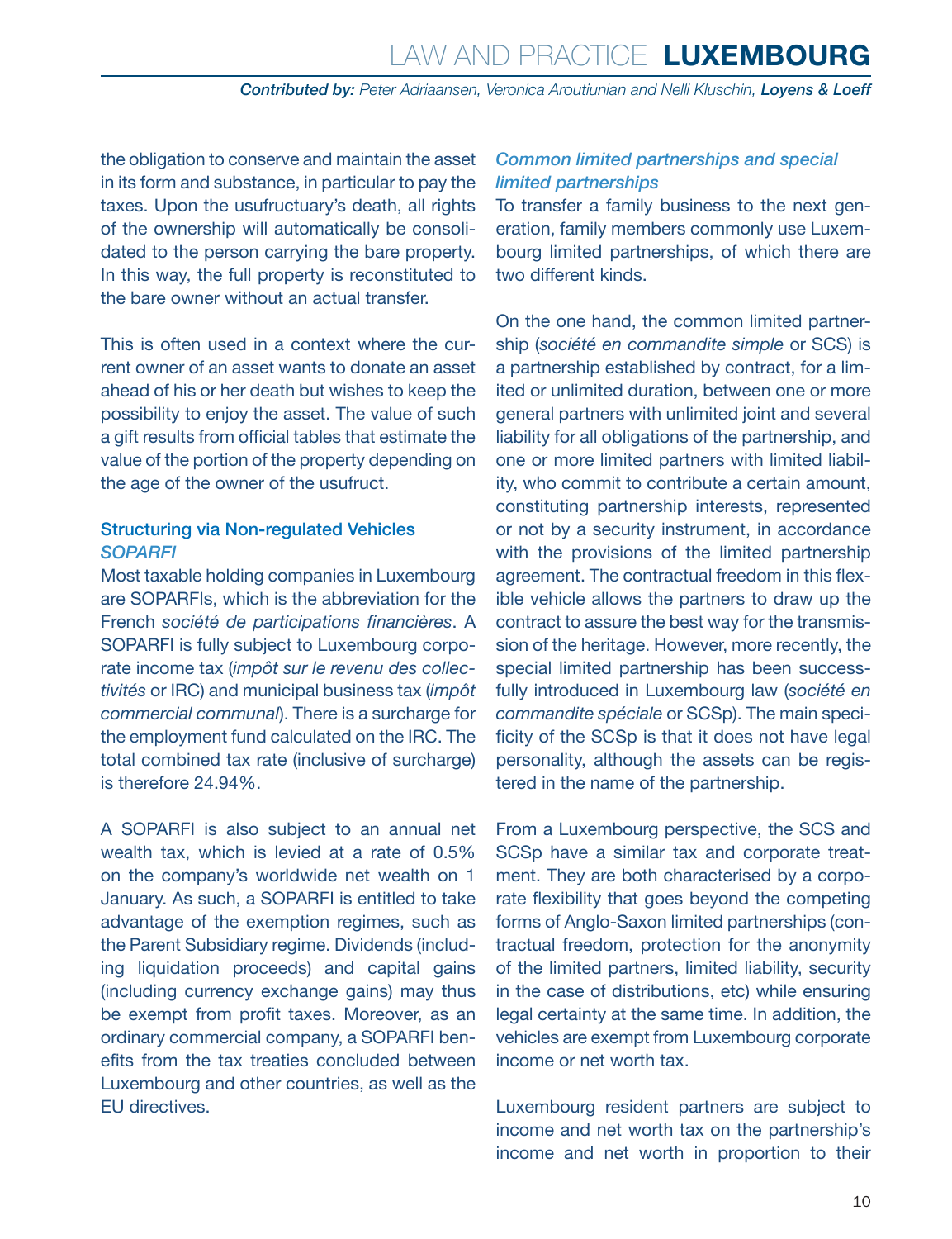*Contributed by: Peter Adriaansen, Veronica Aroutiunian and Nelli Kluschin, Loyens & Loeff*

partnership interests. That said, some investors would prefer a tax-opaque vehicle with access to double taxation treaties.

### *SPF*

In 2007, Luxembourg decided to introduce a family wealth management company (also known as an SPF, or *société de gestion de patrimoine familial*) with a specific commercial purpose, which consists essentially in acquiring, holding and selling financial assets in the framework of wealth management and without entrepreneurial activity. Being a passive investment vehicle, an SPF is prohibited from undertaking any commercial activities. Consequently, this entity cannot interfere in the management of its participation, meaning that an SPF cannot exercise any function in the governing bodies or render any services the company holds itself, although additional structuring may be implemented to achieve this.

The main interest of using such an entity lies in its very favourable tax regime. SPFs are exempt from Luxembourg corporate income tax, municipal business tax and net wealth tax. In addition, they have the benefit of not being subject to any Luxembourg withholding taxes over dividend distributions to their qualifying shareholders.

However, SPFs are subject to an annual subscription tax of 0.25%, with a minimum annual amount of EUR100 and a maximum amount of EUR125,000. This annual tax is levied on the share capital, grossed-up with the share premium and the component of the debt that is eight times more than the share capital and share premium as of 1 January. In return, because of these exemptions, an SPF cannot generally take advantage of double tax treaties or EU directives.

### Structuring via Regulated or Supervised Entities – the SIF

A frequent vehicle for structuring private assets is the specialised investment fund (SIF).

#### *Eligible investors*

The SIF regime is reserved for well-informed investors, meaning institutional investors, professional investors or any other investor that:

- has confirmed in writing that it adheres to the status of well-informed investor; and
- either:
	- (a) invests a minimum of EUR125,000 in the SIF; or
	- (b) has obtained an assessment.

Such an assessment must certify its expertise, experience and knowledge in adequately appraising an investment in the SIF, made by a credit institution within the meaning of Directive 2006/48/EC, by an investment firm within the meaning of Directive 2004/39/EC, or by a management company within the meaning of Directive 2001/107/EC.

A SIF must establish procedures ensuring that its investors are well-informed investors within the meaning of the SIF Law. The managers/ directors (*dirigeants*) and other persons who are involved in the management of the SIF, including the management of the assets of the SIF (ie, the personnel of an appointed investment manager or investment adviser), do not need to be certified as "well informed" as a result of their involvement in the management of the SIF or its assets.

### *Legal forms*

A SIF may be structured in several ways:

• as an FCP (*fonds commun de placement* – common fund) governed by a contractual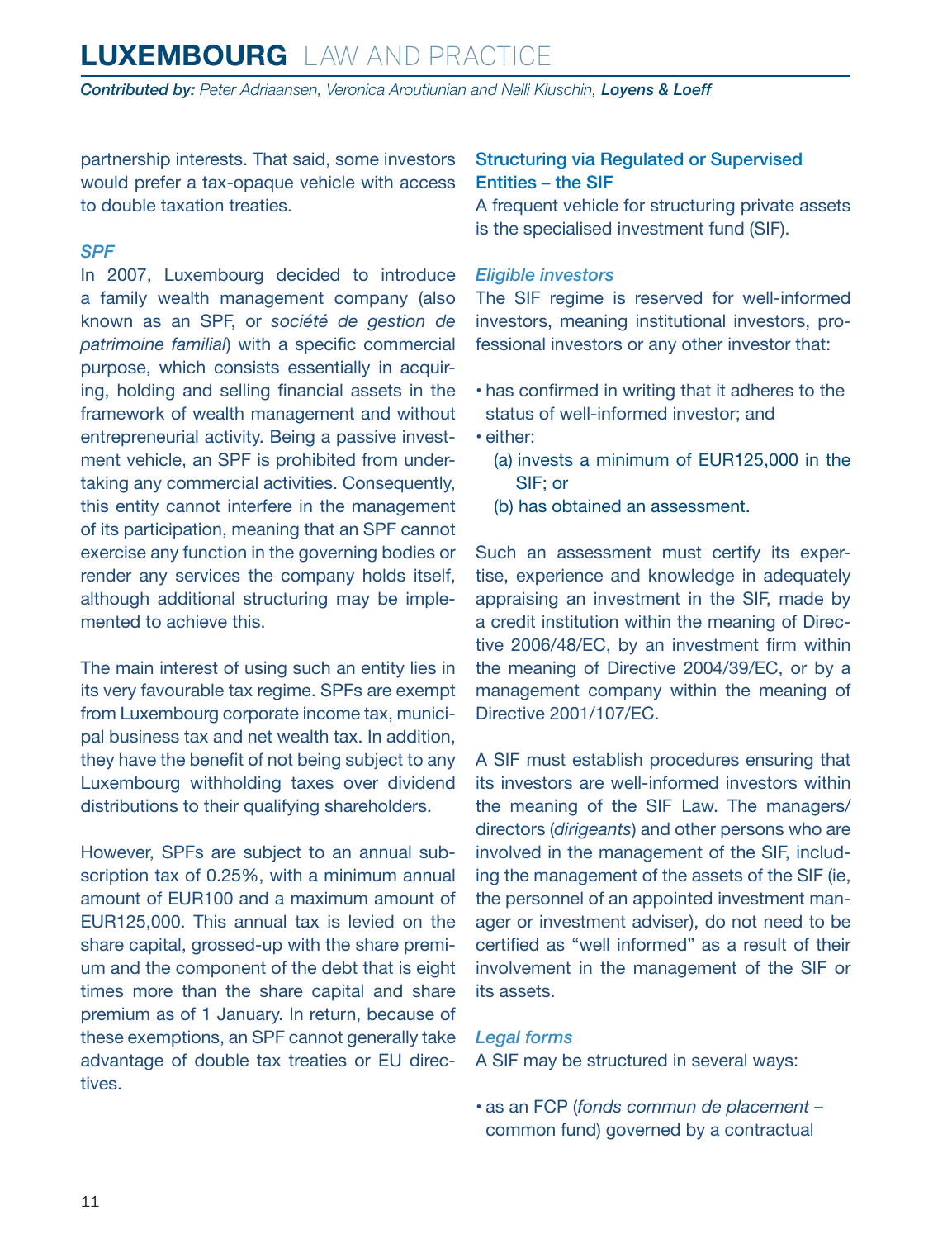arrangement and managed by a (regulated) management company;

- as a SICAV (*société d'investissement à capital variable* – investment company with variable capital) opting for the corporate form of a:
	- (a) private limited liability company (*société à responsabilité limitée*);
	- (b) public limited liability company (*société anonyme*);
	- (c) corporate partnership limited by shares (*société en commandite par actions*); or
	- (d) co-operative company in the form of a public limited liability company (*société coopérative sous forme de société anonyme*); or
- under any other legal regime available under Luxembourg law, such as a limited partnership (*société en commandite simple*).

A SIF may thus, among other functions, replicate the operational and legal flexibility typically associated with Anglo-Saxon limited partnerships. Depending on the choice of fund vehicle, there will usually be a high degree of structuring flexibility, including for the organisation of subscriptions, redemptions or distributions, the valuation methodology, or the compartmentalisation of assets, liabilities or investors.

The minimum capitalisation of a SIF (share capital and premium included) is EUR1,250,000, which must be reached within 12 months of its approval by the Commission for the Supervision of the Financial Sector (*Commission de Surveillance du Secteur Financier* or CSSF). At least 5% of each share must be paid-up (in cash or in kind) at subscription. A SIF may opt for variable or fixed share capital. The distribution policy is freely determined in the constitutional documents.

#### *Compartments*

SIFs may be constituted with multiple compartments, with each compartment corresponding to a distinct part of the assets and liabilities of the SIF. Some families allow each of their members to personalise the management of their assets. Unless otherwise provided for in the constitutional documents of the SIF, the rights of investors and of creditors relating to a specific compartment or that have arisen in connection with the creation, operation or liquidation of that compartment are limited to the assets of that compartment.

Consequently, the assets of that compartment are exclusively available to satisfy the rights of investors in relation to that compartment and the rights of creditors whose claims have arisen in connection with the creation, operation or liquidation of that compartment.

Unless the constitutional documents provide otherwise, for the purpose of the relationship between investors, each compartment will be deemed to be a separate entity. Compartments may be separately liquidated, and the liquidation of a compartment will not result in the liquidation of any other compartment of the SIF. Likewise, the withdrawal of CSSF authorisation of a compartment has no impact on the other compartments of the same SIF, which remain registered on the official list of SIFs.

A compartment is able to invest in one or more other compartments of the same SIF, subject to:

- a prohibition on reciprocal cross-compartment investments (ie, where the latter, in turn, also holds interests in the former);
- the suspension of voting rights attaching to interests held by the former in the latter compartment; and
- the value of the holding of the interest held by the former in the latter not being taken into account for the purpose of calculating whether the minimum capitalisation required by the SIF Law has been reached.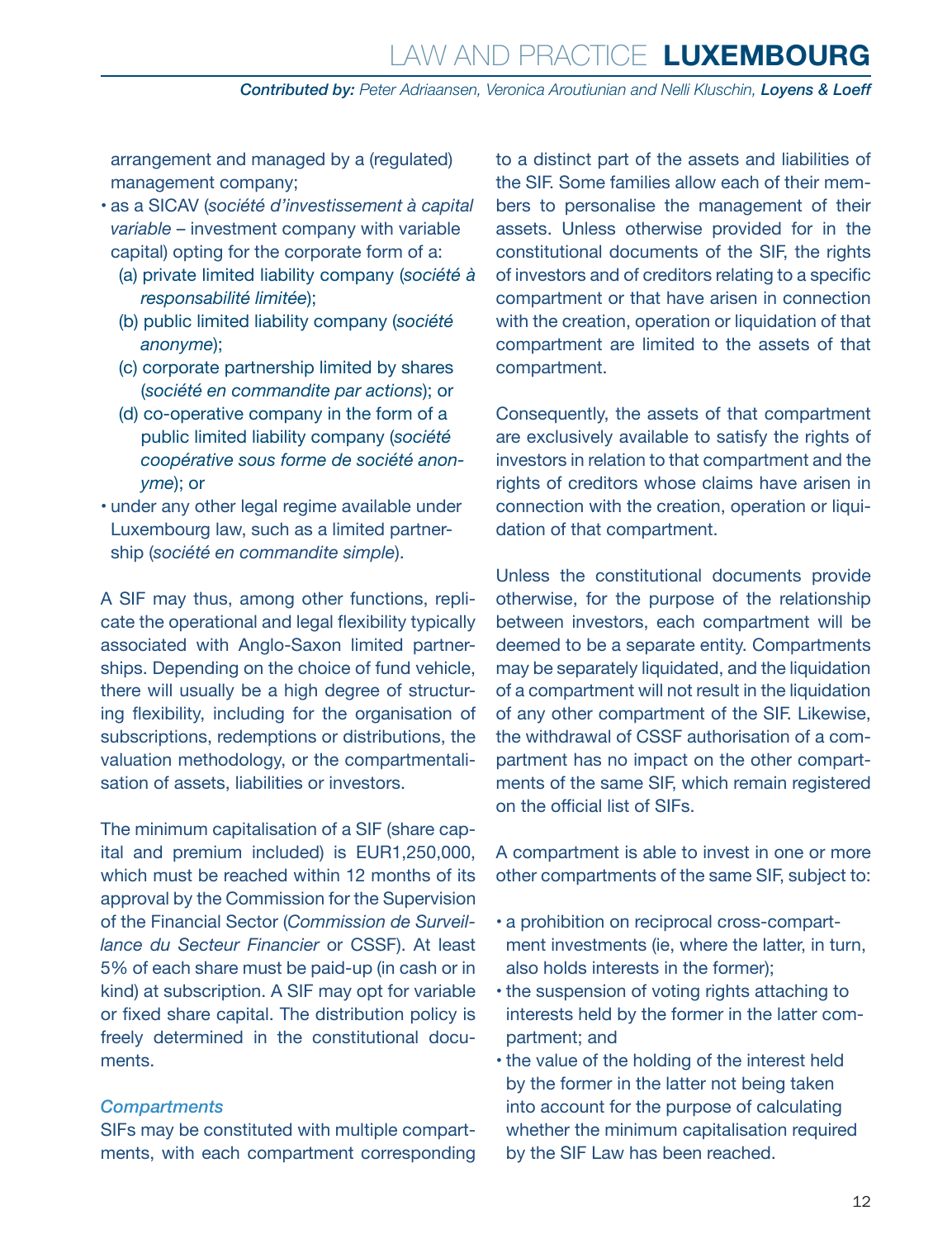*Contributed by: Peter Adriaansen, Veronica Aroutiunian and Nelli Kluschin, Loyens & Loeff*

### *Management*

The CSSF devotes special attention to the qualification of the managers/directors of a SIF. The representatives of a SIF need to submit proof of their professional qualifications and experience, good standing and honourability. The managers/directors are not subject to any residency requirement.

In practice, the appraisal of the CSSF will consider the qualifications and experience of the management team in its entirety.

### *Investment concentration and leverage restrictions*

The absence of pre-set or statutory investment restrictions represents another important feature of the SIF regime. Although the principle of risk spreading applies, there are no pre-set quantitative, qualitative or other investment restrictions.

However, a CSSF circular provides for certain "safe harbour" diversification rules. The SIF initiator may thus freely determine the investment policies, architecture (eg, a single or multi-compartment (umbrella) SIF), investment restrictions or limitations, provided that the investment policies are based on the principle of risk spreading.

Where a SIF has been constituted with multiple compartments, the principle of risk spreading applies to each compartment separately. SIFs are furthermore not bound by any pre-set or statutory leverage restrictions.

### *Depositary*

As is the case for all Luxembourg fund vehicles, the assets of a SIF must be safeguarded and/ or monitored by a Luxembourg-established depositary bank. However, the SIF Law does not impose specific functions on the depositary bank, thus resulting in fewer constraints for the organisation of the relationship between the SIF and its depositary bank and prime broker.

### *Supervision*

The setting up and launching of a SIF requires the prior authorisation of the CSSF. Such authorisation is granted upon approval by the CSSF of the constitutional documents of the SIF, as well as of the choice of its depository bank and after considering the suitability of the managers/directors of the SIF. A SIF approved by the CSSF must notify the CSSF fully in writing of any change relating to information that the CSSF used to grant its approval, and any such change is subject to the CSSF's prior approval.

This applies to changes to both the documentation and material information, such as a change of service provider.

### *Disclosure and reporting obligations*

Each SIF must establish an issuing document, which may be labelled as a private placement memorandum, offering memorandum or prospectus. No minimum content is prescribed, but such document must include all information necessary for prospective investors to make an informed investment decision. Any change to the essential elements of the issuing document is subject to CSSF approval.

A SIF is required to produce an annual report following a pre-set reporting template providing for a minimum level of disclosure. This annual report must be provided to investors and the CSSF within six months of the end of the period to which it relates. Due to the COVID-19 crisis, such deadline could be extended on an exceptional basis.

A SIF is not obliged to publish a net asset value.

### *Taxation*

Save for the application of the Savings Tax Directive, a SIF is exempt from income and net wealth taxes. Distributions are generally exempt from withholding tax. A SIF is subject to an annual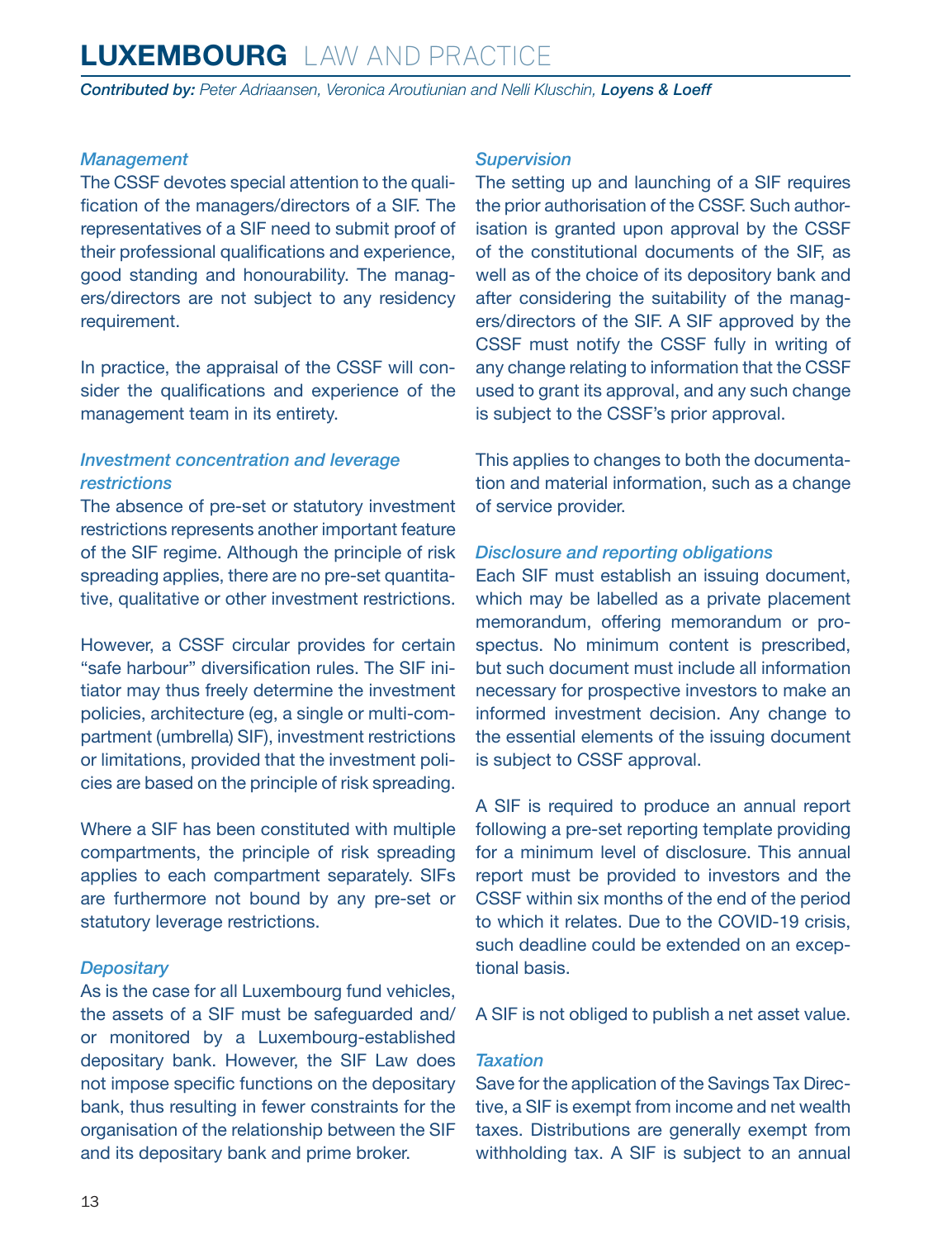<span id="page-13-0"></span>subscription tax (*taxe d'abonnement*) of 0.01% assessed on the total net assets of the SIF. The subscription tax does not apply to:

- a SIF that invests in other undertakings for collective investment that have already been subject to an annual subscription tax;
- a SIF that invests in certain money market instruments only; and
- a SIF implementing pension pooling schemes.

More than 80 double tax agreements concluded by Luxembourg are currently in force, some of which do not extend their benefits to Luxembourg undertakings for collective investment (UCI). However, many jurisdictions grant treaty protection to Luxembourg SICAVs/SICARs under the UCI law and may extend it to (corporate) SIFs (application to be confirmed by foreign counsel on a case-by-case basis).

### **4.2 Succession Planning**

The same set of vehicles that ensure asset protection are used to provide for succession planning. The strategies depend on the purpose for which they are developed and on the factual aspects of each family business. See **4.1 Asset Protection**.

### **4.3 Transfer of Partial Interest**

Luxembourg does not levy transfer duties when a partial interest in an entity is transferred.

### **5. WEALTH DISPUTES**

### **5.1 Trends Driving Disputes**

Currently there are no specific trends driving wealth disputes in Luxembourg.

### **5.2 Mechanism for Compensation**

Luxembourg has not developed specific mechanisms for compensating aggrieved parties in wealth disputes. The general principles of compensation apply – ie, where execution in kind is not possible, the aggrieved party will receive financial compensation that is supposed to make up for the complete damage (material and moral) suffered (*principe de la réparation intégrale*).

### **6 . R O L E S A N D RESPONSIBILITIES OF FIDUCIARIES**

### **6.1 Prevalence of Corporate Fiduciaries**

The 2003 Law limits its application to a limited number of entities so that an individual cannot proceed as agent under the 2003 Law, contrary to common law trusts. Only the following institutions may act as a *fiduciaire*:

- a credit institution;
- an investment firm;
- an investment company with variable or fixed share capital;
- a securitisation company;
- a *fiducie* representative acting in the context of a securitisation transaction;
- a management company of common funds or of securitisation funds;
- a pension fund;
- an insurance or reinsurance undertaking; or
- a national or international public body operating in the financial sector.

The 2003 Law also recognises the possibility for an agent to be a foreign entity subject to regulatory supervision and located in the EU or the European Economic Area, without the need to operate out of or via a permanent establishment or place of business in Luxembourg.

### **6.2 Fiduciary Liabilities**

The *fiducie* estate is separated from the personal estate of the *fiduciaire,* as well as from any other *fiducie* estate managed by the *fiduciaire*.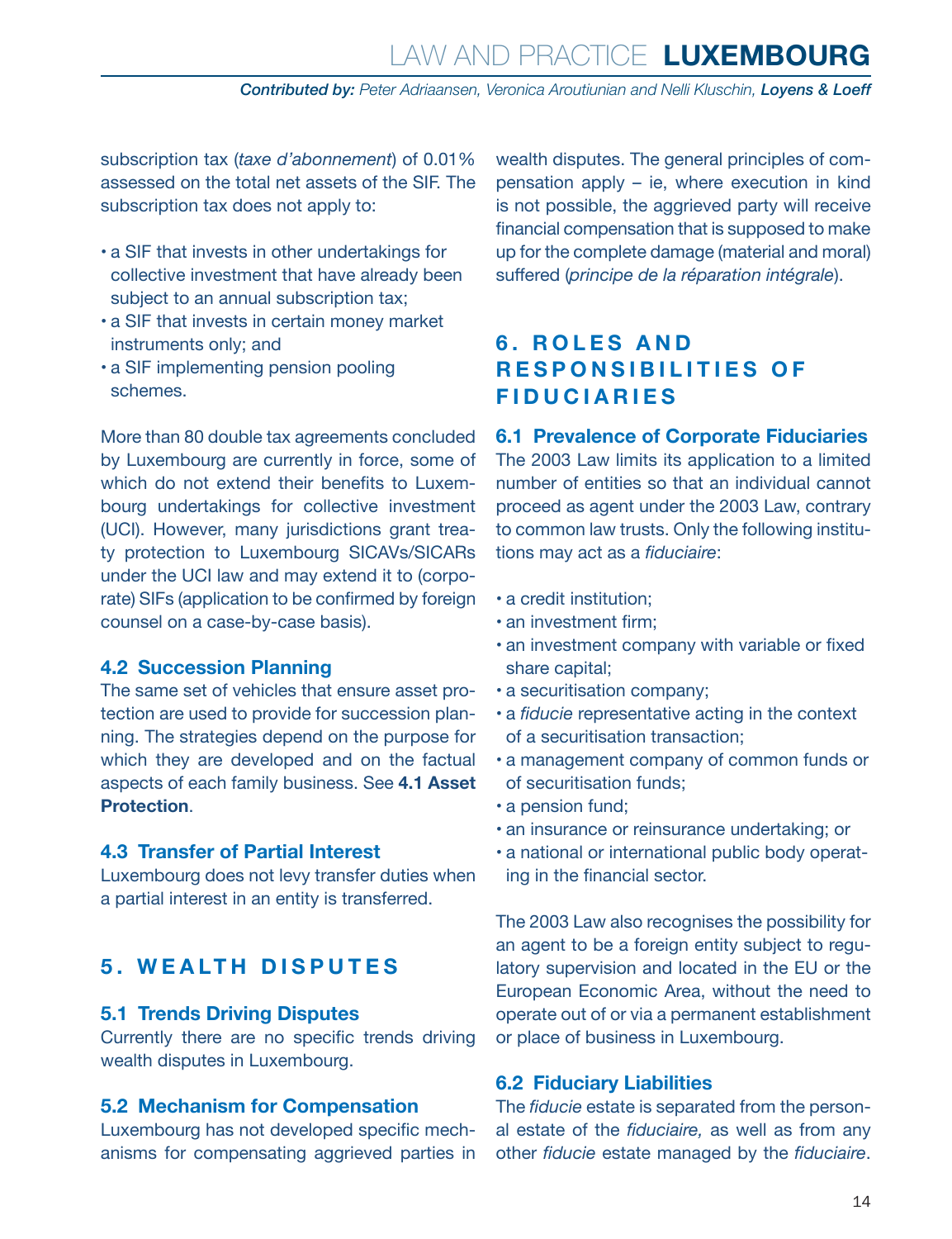<span id="page-14-0"></span>*Contributed by: Peter Adriaansen, Veronica Aroutiunian and Nelli Kluschin, Loyens & Loeff*

It implies, on the one hand, that its assets may only be seized by creditors whose rights have arisen in connection with this separate *fiducie* estate. On the other hand, in the case of the liquidation or bankruptcy of the *fiduciaire,* or in any other situation of the *fiduciaire* generally affecting the rights of its personal creditors, the assets comprising the *fiducie* estate are not affected by these procedures.

In the absence of any official publication of the *fiducie,* it is possible that third parties having recourse on the *fiduciaire* acting on its own behalf or on behalf of other *fiducie* estates seize assets that form part of a *fiducie* estate other than the one on the occasion of which their claim arose. In such case, it will be possible to obtain the release of the seizure by injunction.

The *fiduciaire* has the obligation to keep a separate accounting of its personal estate and each of the other *fiducie* estates. This is essential for the *fiduciaires,* which are all regulated entities, some of which are subject to capital adequacy rules that would have potentially damaging consequences if they considered the assets and liabilities attached to the *fiducie* estates.

#### The Fiducie Agreement

In principle, the *fiducie* agreement has effect towards third parties by its mere execution, with the only exceptions being as indicated above. The extent and measure of this effect can, however, give rise to subtle distinctions. The 2003 Law sets forth that restrictions on the powers of the agent under the *fiducie* agreement are only binding upon third parties who are aware of them.

A third party that is unaware that assets are the subject matter of a *fiducie* arrangement would thus not be bound by the terms of it, while other parties made aware of the terms of the *fiducie* agreement would be subject to its limitation. A question may, of course, arise as to whether mere awareness that assets are the subject matter of a *fiducie* arrangement would be sufficient to impose the limitations of the *fiducie* on the third parties. This may be imposed based on the general principles of law under which a party may not participate in the infringement of a contract by another party if they knew or should have known that they helped in the infringement of a contract.

In the case of a *fiducie* arrangement, a third party aware of the fact that the assets are the subject of a *fiducie* agreement could be under the obligation to request a copy of the *fiducie* arrangement to ensure that they do not participate in its infringement.

In principle, clauses limiting a *fiduciaire* 's liability are permitted under Luxembourg law. However, no limitation of liability is possible for gross negligence and wilful misconduct.

### **6.3 Fiduciary Regulation**

Absent derogation by agreement between the *fiduciant* and the *fiduciaire,* or a provision of the 2003 Law, the rules of the mandate agreement established in the Civil Code are applicable to the *fiducie* agreement. A major carve-out is the exclusion of any rule thereof that relates to the representation by the agent. In other words, the *fiduciaire* may not represent – and create obligations – on behalf of the *fiduciant*.

If the *fiduciaire* contemplates representing the *fiduciant* in any other transaction, it is assumed that they will do it based on other contractual arrangements since there is no reason for the *fiduciaire* to mix the capacities in which they act. This implies that neither the *fiduciant* nor the third-party contractor may invoke the existence of a direct contractual relationship between themselves.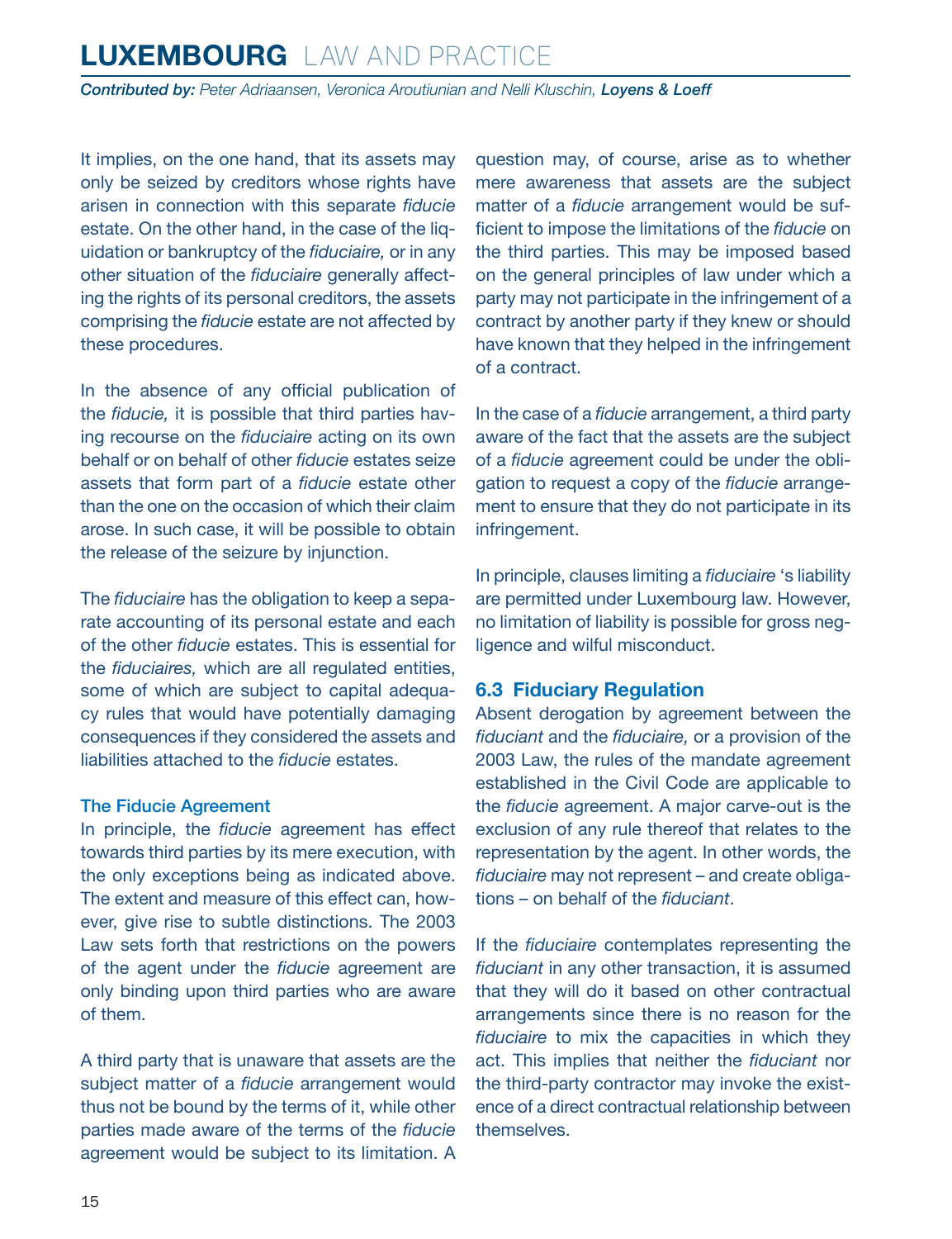<span id="page-15-0"></span>Other principles of the mandate agreement remain applicable. For example, the *fiducie* is rendered gratuitously if no specific provision sets forth the right to compensation. Should any compensation be envisaged, the *fiduciaire* will be liable for mere negligence. The *fiduciaire* will be under an obligation to inform the *fiduciant* (or the third-party beneficiary) of the fulfilment of its duties at the end of the agreement at the latest.

### **6.4 Fiduciary Investment**

There are no specific investment rules or diversification requirements.

### **7. CITIZENSHIP AND RESIDENCY**

### **7.1 Requirements for Domicile, Residency and Citizenship** Introduction

Residents that have been living in Luxembourg for at least five years may acquire Luxembourgish nationality by naturalisation under certain conditions. The acquisition of Luxembourgish nationality by naturalisation confers the status of Luxembourger, with all attached rights and duties. The applicant is not obliged to give up his or her nationality of origin owing to the principle of dual nationality, provided the law of his or her nationality of origin allows this.

Luxembourg applies the second generation jus soli: a child born in Luxembourg one of whose parents or adopting parents was already born in Luxembourg is automatically a Luxembourgish national.

### **Residency**

Nationals from the EU and Iceland, Norway, Switzerland and Liechtenstein do not need a prior residency/work permit to reside/work in Luxembourg. However, if their residency exceeds a period of 90 days, they need a subsequent registration certificate.

Nationals from third countries need to apply for a prior work/residence permit. This needs to be done before arriving in Luxembourg in most cases. The first work/residence permit is valid for a year, after which it can be renewed. After five years of residence in Luxembourg, third-country nationals can apply for a long-term residence permit.

A special residency permit for investors has been introduced. There are three possibilities: the investor may either invest at least EUR500,000 in a company that already exists or in one that is to be created in Luxembourg, or they may invest at least EUR3 million in a Luxembourg investment structure, or finally they may invest at least EUR20 million as a deposit with a Luxembourg bank in order to obtain a residency permit.

#### Acquisition of Luxembourgish Nationality

To apply for Luxembourgish nationality by naturalisation, the candidate must meet the following conditions:

- be at least 18 years old at the time the application is submitted;
- have legally resided in Luxembourg for at least five years. The final year of residence immediately preceding the naturalisation application must have been uninterrupted;
- have knowledge of the Luxembourgish language, as evidenced by a Luxembourgish language test certificate;
- have attended a civic course (*Vivre ensemble au Grand-Duché de Luxembourg*) or passed the test covering the topics taught in this course; and
- meet good repute and integrity requirements.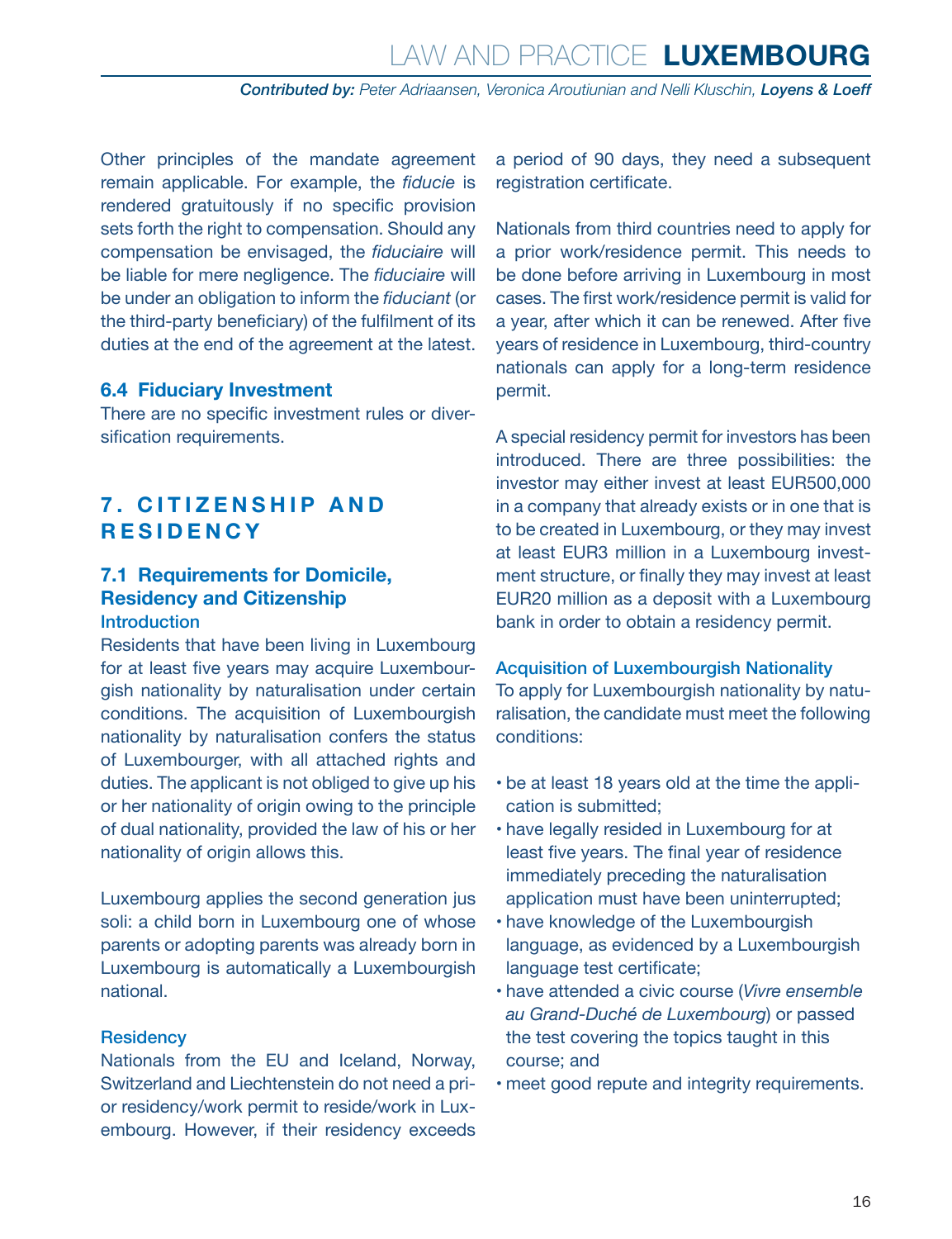<span id="page-16-0"></span>*Contributed by: Peter Adriaansen, Veronica Aroutiunian and Nelli Kluschin, Loyens & Loeff*

### **7.2 Expeditious Citizenship**

Luxembourgish nationality can be assigned to non-Luxembourgish nationals "by option". This is possible in ten specific cases and subject to further conditions (such as meeting good repute and integrity requirements):

- for adults with a parent, adoptive parent or grandparent who is or was Luxembourgish;
- for parents of a Luxembourgish minor;
- in the event of marriage to a Luxembourgish national;
- for persons born in Luxembourg, over the age of 12;
- for adults having completed seven years of schooling in Luxembourg;
- for adults residing legally in Luxembourg for at least 20 years;
- for adults having fulfilled the obligations arising from the Welcome and Integration Contract (*Contrat d'accueil et d'intégration*);
- for adults who settled in Luxembourg before the age of 18;
- for adults with stateless person, refugee or subsidiary protection status; or
- for volunteer soldiers.

Luxembourgish nationality may also be recovered under certain conditions – eg, if a direct ancestor of the candidate was a Luxembourgish national on 1 January 1900. Due to the COV-ID-19 crisis, the deadline to complete one of the formal requirements could be extended to 31 December 2021.

### **8 . P L A N N I N G F O R MINORS, ADULTS WITH DISABILITIES AND ELDERS**

### **8.1 Special Planning Mechanisms**

There are no special planning mechanisms for minors or for adults with disabilities in Luxembourg.

### **8.2 Appointment of a Guardian**

Appointing a guardian, conservator or similar party requires a court proceeding and ongoing supervision by the court.

### **8.3 Elder Law**

Under certain conditions, elderly people may benefit from the Social Inclusion Act, which provides basic livelihoods to people whose pension or other means of livelihood are insufficient. In addition, any person in need may contact the social office of his municipality of residence, whose purpose includes carrying out all steps required to obtain social services and financial aid, accepting (to the extent possible) the supervision imposed by the guardianship judge, and covering the risk of illness, disability and senescence of uninsured people.

### **9. PLANNING FOR NON-TRADITIONAL FAMILIES**

### **9.1 Children**

Children born out of wedlock enjoy the same rights as legitimate children.

The law distinguishes between full and simple adoption. In the case of a full adoption, the adoptee loses all legal ties with their family of origin, with the new filiation completely replacing the original filiation. In the case of a simple adoption, the adoptee maintains their filiation with their family of origin while acquiring inheritance rights in his adoptive family.

The adoptee has the same civil rights as a nonadopted child within their adoptive family, except that the adoptee is not entitled to the forced heirship (*réserve héréditaire*) in the succession of the ascendants of their adoptive parent.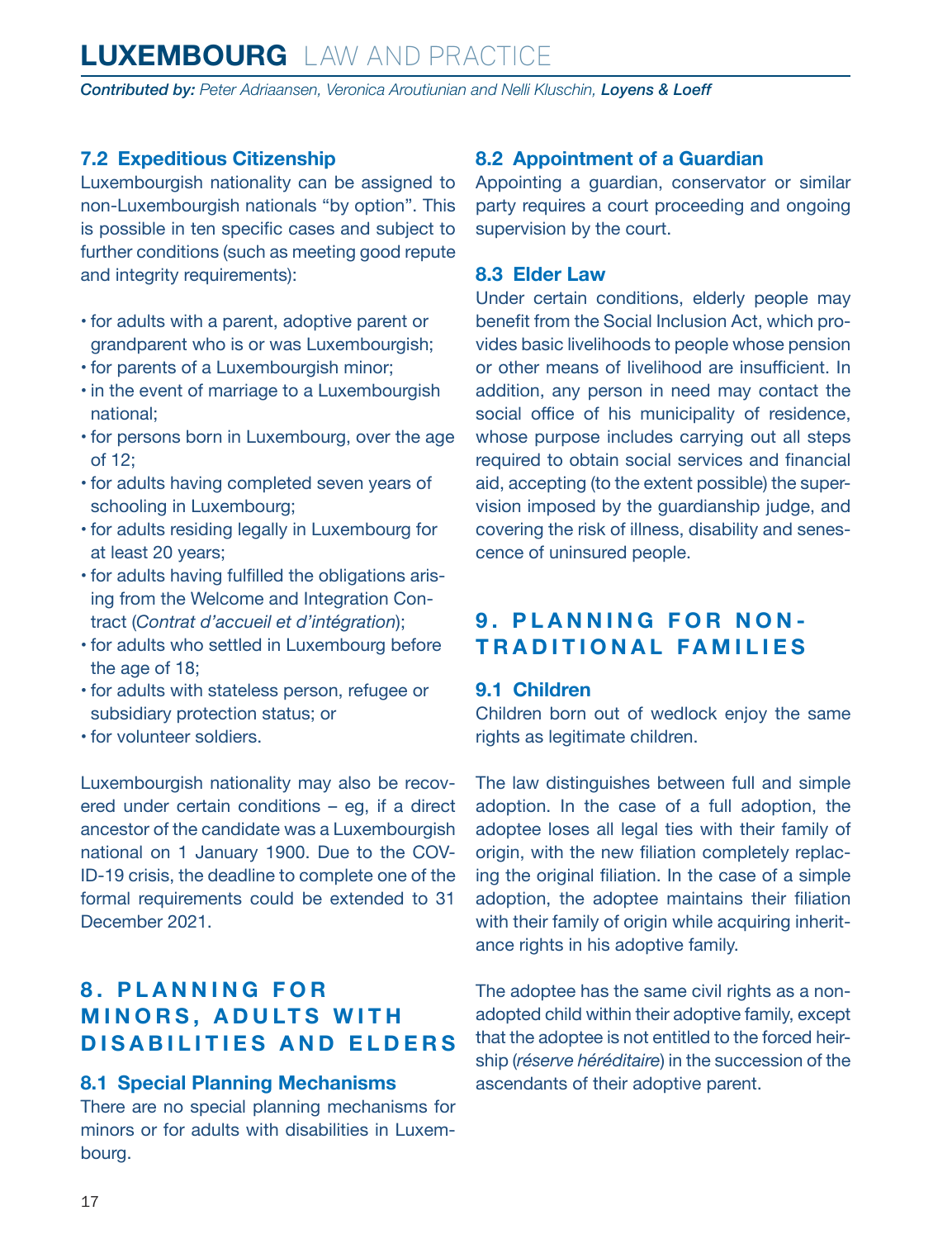### <span id="page-17-0"></span>**9.2 Same-Sex Marriage**

Luxembourg recognises same-sex marriage, and has also recognised the right to enter into a civil partnership since 2004. Partners have fewer rights than spouses. Partnerships can be terminated ad nutum. The ex-partner might be entitled to alimony in the year following the end of the partnership.

Contrary to marriage, a civil partnership does not entail automatic succession rights for the surviving partner. However, if the predeceased partner bequeaths (part of) their estate to their partner, the tax exemption applies if the partnership was registered three years before his or her death.

### **1 0 . C H A R I TA B L E PLANNING**

### **10.1 Charitable Giving**

Luxembourg has attempted to incentivise charitable giving by offering a variety of legal forms that can be used to set up a Luxembourg charity:

- charitable associations (*associations sans but lucratif* or ASBLs);
- charitable foundations (*fondations sans but lucratif*); and
- societal impact companies (*sociétés d'impact sociétal* or SIS).

Under certain conditions, donations to charities are deductible from income tax and may be exempt from gift tax.

### **10.2 Common Charitable Structures**

Foundations are common charitable structures. Any person may establish a foundation by way of a notarial deed or will, by irrevocably allocating all or part of their estate to this purpose. In order to benefit from legal personality, the foundation's articles of association must be approved by Grand-Ducal decree.

A foundation must be registered with the Luxembourg register of trade and companies, and must pursue a philanthropic, social, scientific, religious, artistic, educational, sports or tourist objective, each time without the intention to generate profit. Consequently, a foundation can be defined as an independent pool of assets or rights with legal personality that is set up to carry out a public interest purpose.

### Foundation Assets

Most assets can be allocated to a foundation but only real estate assets that are used by the foundation to carry out its purpose can be allocated to the foundation (notably the registered seat of the foundation).

The allocation of assets by its founder(s), made through the deed of foundation, becomes irrevocable upon approval of the Minister of Justice. This irrevocable nature also appears during the foundation's existence and at its liquidation. A foundation is prohibited from distributing profits and may be liquidated if it cannot carry out its public interest purpose.

If the foundation is liquidated, liquidation proceeds must be allocated to another foundation.

### Foundation Management

A foundation is managed by a board of directors whose appointment procedure must have been stated in the foundation's articles of association. The Ministry of Justice checks that foundations' assets are used in accordance with the public interest purpose for which they were created. There is a requirement for the board of directors to submit the foundation's accounts and the provisional budget to the Ministry of Justice within two months following the end of each financial year.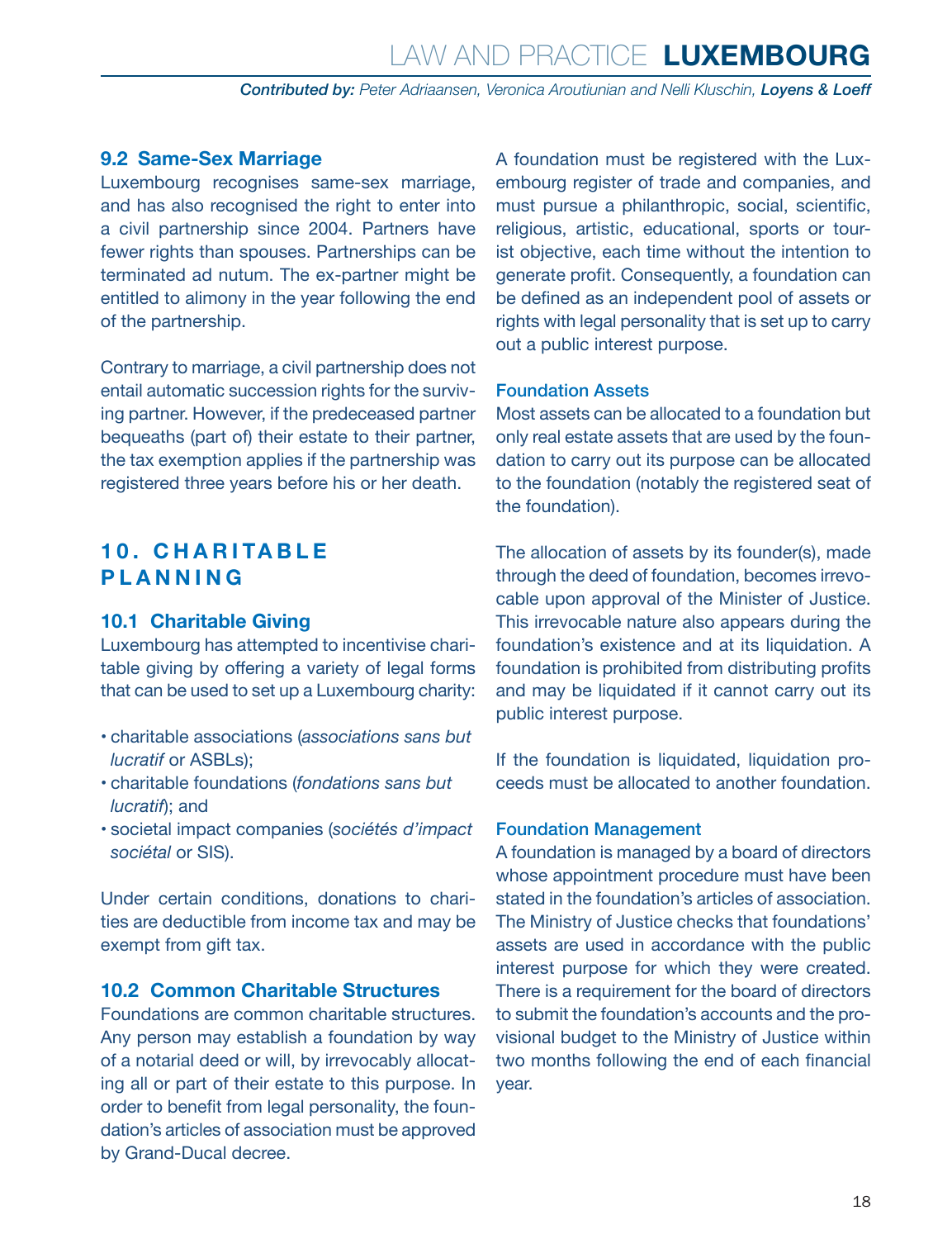*Contributed by: Peter Adriaansen, Veronica Aroutiunian and Nelli Kluschin, Loyens & Loeff*

### Foundation and Taxes

Foundations are taxable entities, but income derived from charitable or public interest activities is exempt. Due to their public interest rationale, Luxembourg foundations are thus exempted from Luxembourg taxes. The exemption only applies as long as the activity carried out by the foundation is charitable or related to public interest.

If a foundation carries out a commercial or industrial activity, it will normally be taxed for the part related to said activities. In this context, commercial or industrial activities are defined as those that aim to make profit. In addition, if a foundation carries out a different purpose than the charitable or public interest purposes for which it was settled, there is a risk of the dismissal of directors and the judicial liquidation of the foundation.

The registration of a foundation deed with the Luxembourg register of trade and companies is subject to a fixed registration duty that amounts to EUR12.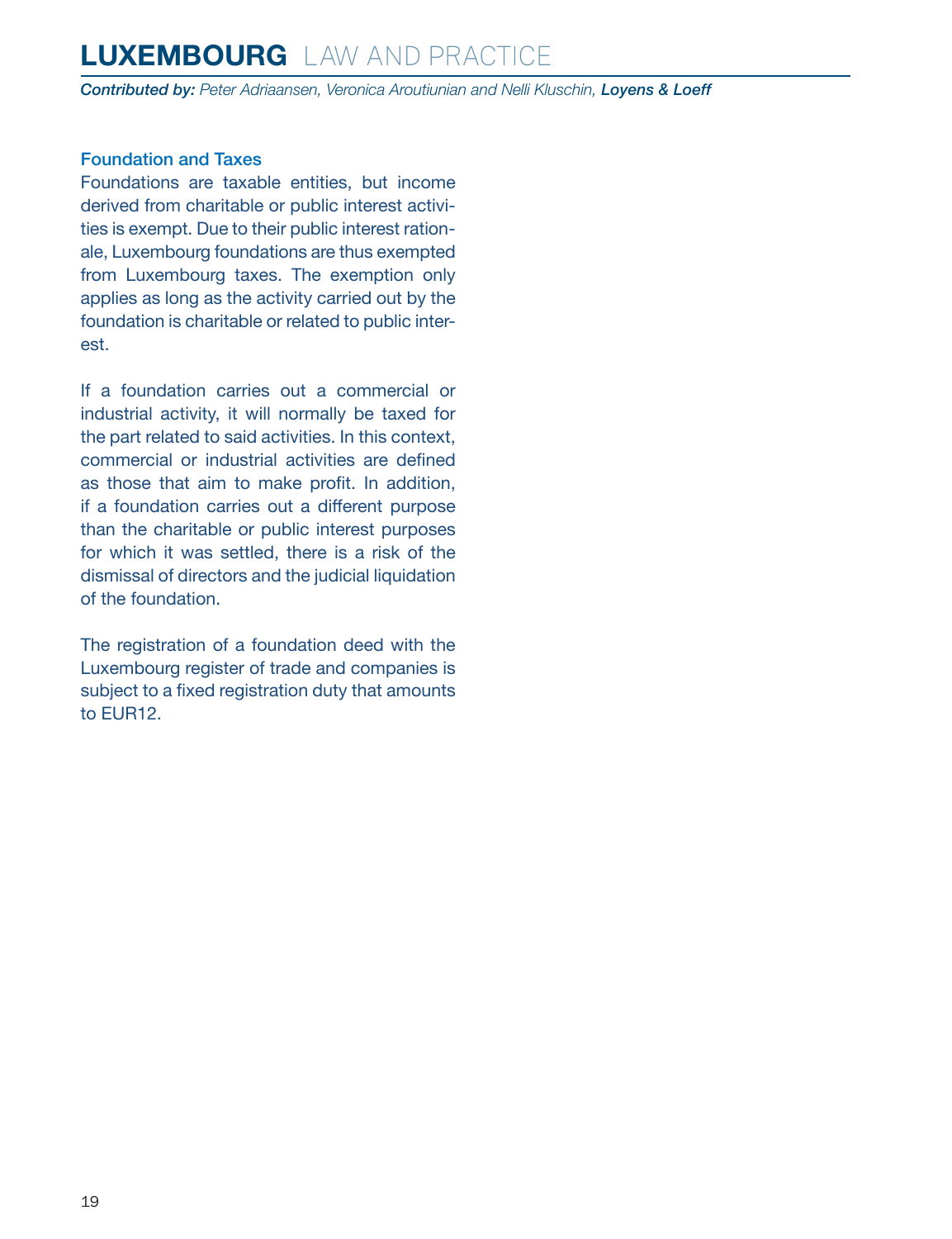### Law and Practice **LUXEMBOURG**

**Contributed by:** Peter Adriaansen, Veronica Aroutiunian and Nelli Kluschin, Lovens & Loeff

**Loyens & Loeff** has a private wealth team in Luxembourg that is part of a fully integrated (tax and legal) firm with home markets in the Benelux countries and Switzerland, and offices in all major financial centres. To meet the increasing demand for expertise in all tax and legal aspects relating to the structuring of inbound or outbound investments into or through Benelux and Switzerland, Loyens & Loeff also has various regional teams in Asia-Pacific, Latin America, Canada, Central and Eastern Europe, the

Middle East and North Africa, France, Germany, Italy, Spain, Portugal, the Nordic countries and Russia/CIS. Most of them operate from local representative offices and provide face-to-face advice on aspects of law that could impact clients' businesses. The firm's lawyers are immersed in the local markets, keep abreast of the constantly evolving legal and business environment in Luxembourg and identify opportunities for their clients.

### <span id="page-19-0"></span>**AUTHORS**



**Peter Adriaansen** is a tax partner and specialises in Luxembourg and Dutch international tax consultancy relating to private equity, investment funds, holding and

financing activities, joint ventures and M&A. He regularly advises Luxembourg listed entities, family offices and international private clients on cross-border structuring. Peter is a member of the Latin America Region Team and visits the region on a frequent basis. He also belongs to the Dutch Association of Tax Advisers and the International Fiscal Association.



**Veronica Aroutiunian** is a senior associate in the investment management practice of Loyens & Loeff in Luxembourg. Her practice covers corporate and financial

restructuring, investment management/funds, private equity, private wealth and regulatory matters. She is a member of various working groups at the Luxembourg Investment Funds Association (ALFI) and contributes to industry publications.